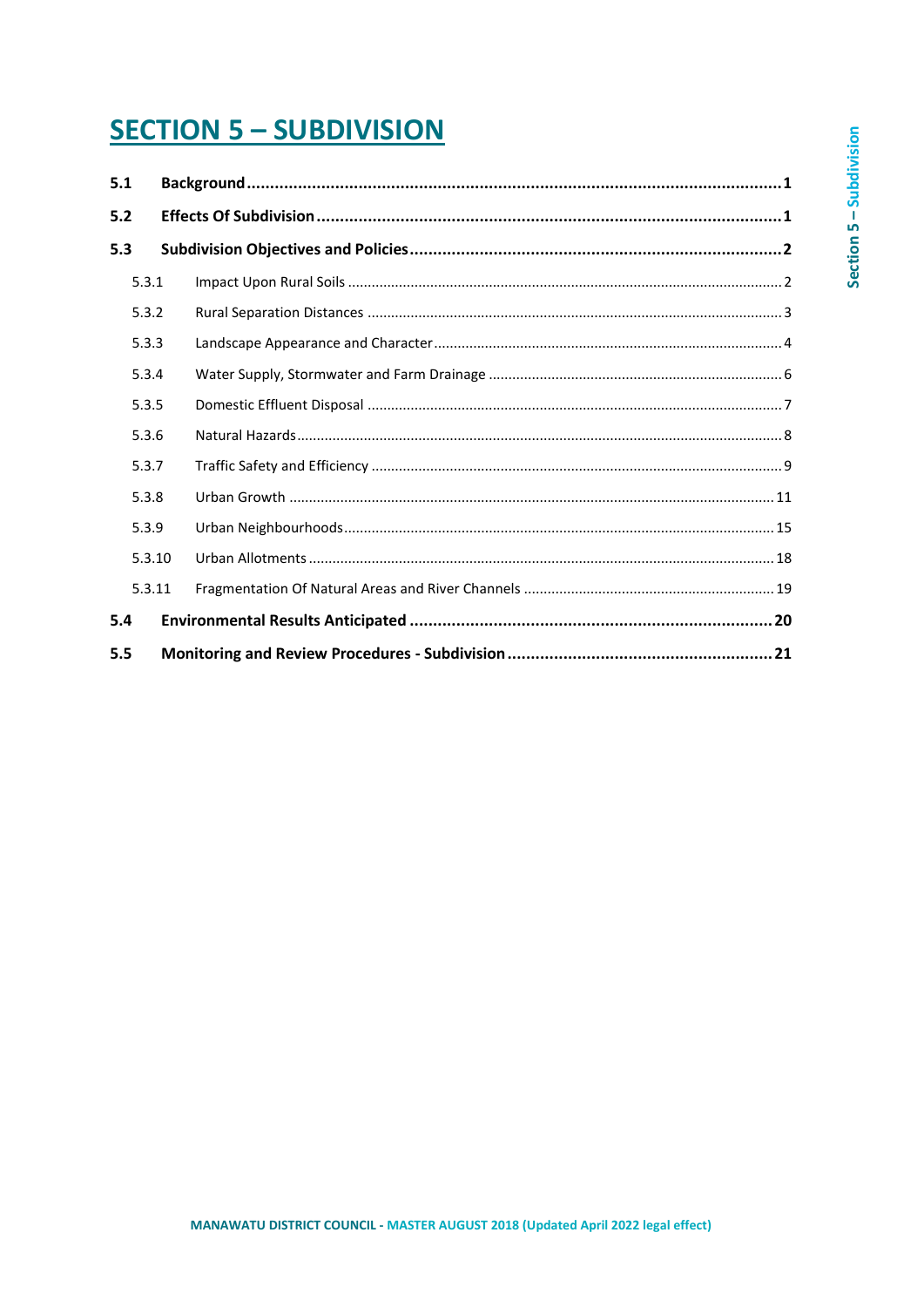*Page Intentionally Left Blank*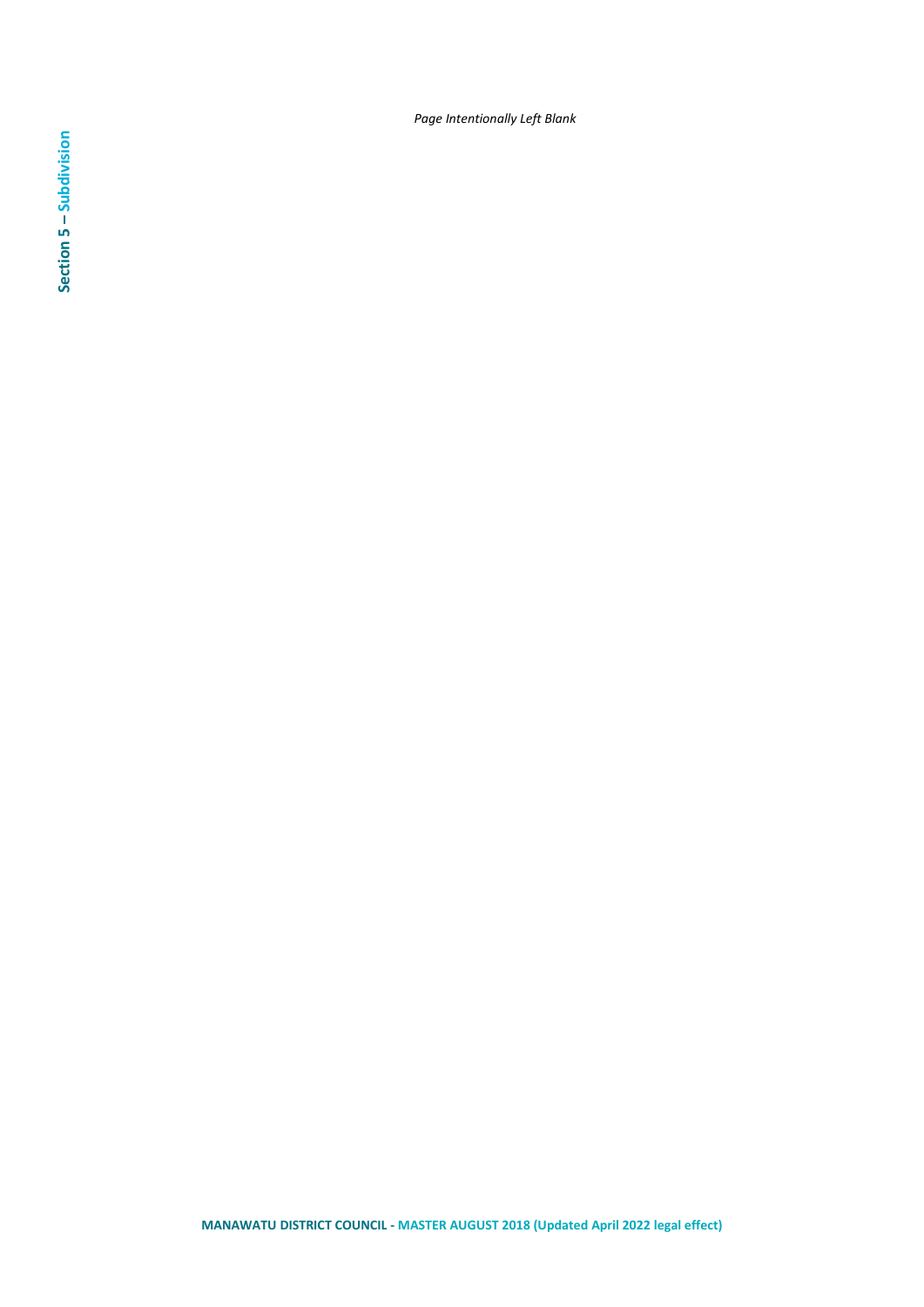# **5 SUBDIVISION**

## <span id="page-2-0"></span>**5.1 Background**

One of **Council**'s functions under the **Act** is control of subdivision. The purpose of this is to limit any adverse **effect**s of subdivision on the **environment** and to sustainably manage resources, particularly the land and soil resources.

The definition of subdivision includes cross-leases, company leases and unit titles. This means that such subdivisions are subject to exactly the same rules and potential consent conditions as "ordinary" fee simple subdivisions. Any leases of parts of a block of land for longer than 20 years also qualify as subdivisions. Partitions of **Maori land** do not, however, need subdivision consent if the new land parcels are to be held by members of the same hapu.

## <span id="page-2-1"></span>**5.2 Effects Of Subdivision**

Subdivision is regarded as an "activity" under the **Act**, much the same as land use activities like building a factory. Subdivision only permits a new allotment to be held in separate permanent ownership as opposed to short-term rent or lease. There are relatively few direct **effect**s which arise from separate ownership. Examples include the need for new separate accesses to the **road** and separate utility services.

The indirect **effect**s of subdivision can however be important. The new owner will usually (but not always) expect to build a **dwelling** or **building**s on the new section. These new **building**s will have their own **effect**s upon the landscape, upon neighbours and upon effluent disposal in the locality. Subdivision of residential sections is the first step in urban growth, and the **effect**s of that growth must therefore be taken into account at the subdivision stage. This plan will therefore require the **effect**s of future **dwelling**s on the new lots to be considered when a subdivision is applied for. Similarly **Council** will need to be satisfied that Industrial or Business **zone** allotments can be reasonably used for permitted activities.

The cumulative **effect**s of subdivision must also be taken into account. Subdivision of one residential allotment along a main traffic route would have little impact, but ribbon development of several sections and vehicle crossings may well be of concern.

Subdivision policies affect land values. If there is a shortage of particular types of blocks, inflated prices may result. A property's potential for subdivision may also raise its value (and rates) thereby influencing the owner to subdivide it. One way to minimise value anomalies is to give all landowners an equal opportunity to subdivide. This is not possible, however, if the Plan is to meet the **Act**'s aims. Varying opportunities will for example result from this Plan's policy of treating subdivision of versatile land differently to other land.

Subdivision can sometimes have significant benefits. As much individual freedom as possible should be permitted, within the **Act**'s duties to manage adverse **effect**s and to consider sustainability of the land resource. The potential adverse impacts are addressed by the objectives below.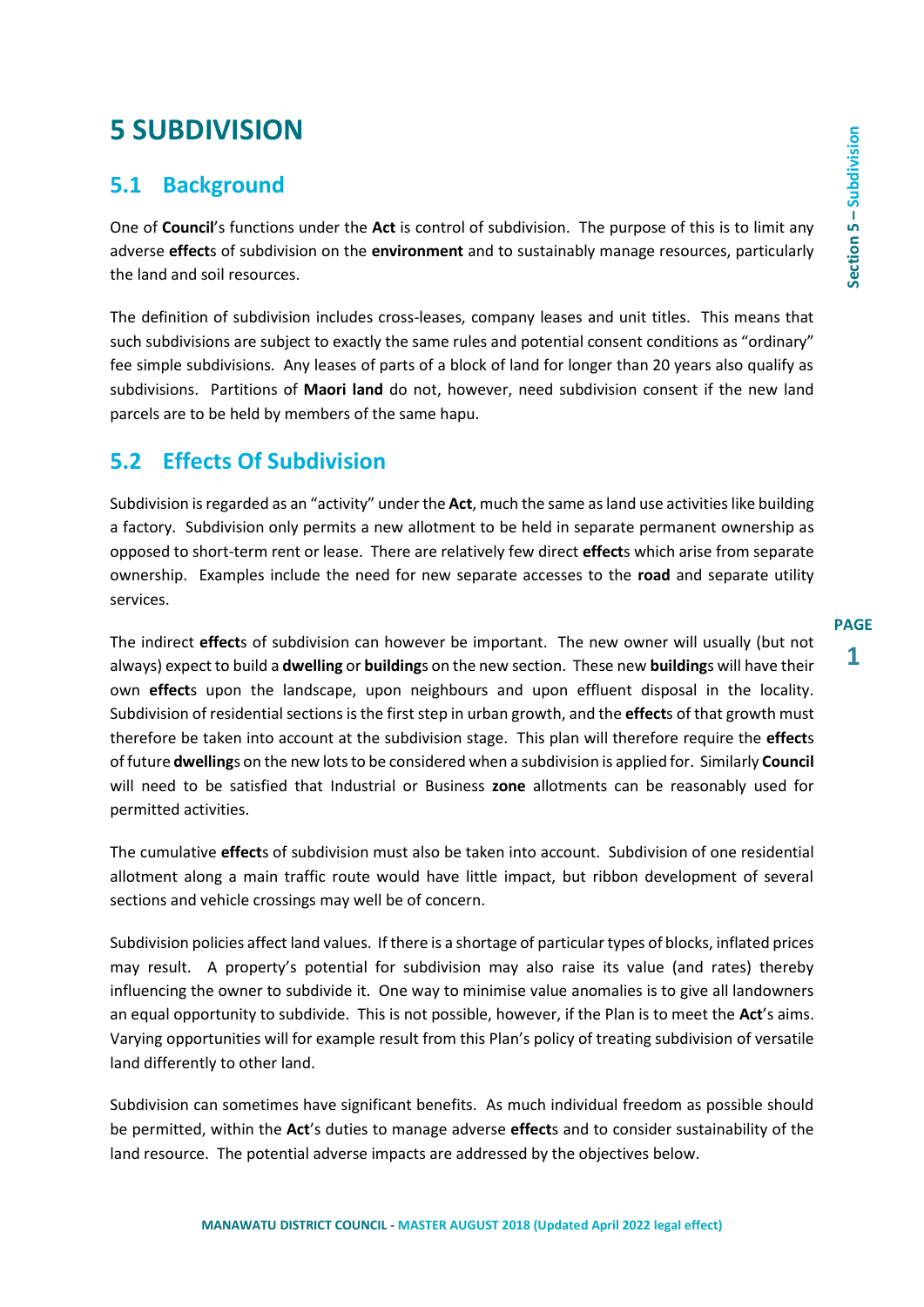## <span id="page-3-0"></span>**5.3 Subdivision Objectives and Policies**

#### <span id="page-3-1"></span>**5.3.1 Impact Upon Rural Soils**

#### **Objective**

S 1) To protect the life-supporting capacity of the District's rural soils, particularly the versatile land, and to maintain the opportunity for them to be used for a wide range of options in the future.

(Issue 7) (Refer also: Objective LU 7).

#### **Policies**

- a) To ensure that the life-supporting capacity of the District's rural soils, and future options for the use of that soil, are not compromised by the **effect**s of subdivision and subsequent development, including soil compaction, contamination and removal, and fragmentation of ownership.
- b) To minimise the amount of versatile land which is converted to urban use. (Refer also: Policy 5.3.8 a.).

#### **PAGE 2**

#### **Explanation**

It is important to keep open a wide range of options for the future use of land, so that it can continue to meet the reasonably foreseeable needs of future generations and can be sustainably managed to preserve its life-supporting capacity in terms of the **Act**. Subdivision can compromise the potential land use options by fragmenting ownership. It may cause blocks to become too small for certain types of rural activity. It may then be difficult to collect them together again for production, particularly if the land has become over-capitalised with **building**s. Farmers' price for land is related to potential farm income, but rural-residential users' price is influenced more by off-farm income. Below a certain size, blocks may become too small for practical rural use at all.

This Plan uses an average lot size philosophy. It does not prevent the creation of small blocks within the rural **zone**, but effectively requires that people creating a small lot must also create a larger one to achieve the average. There is also a requirement that at least 50% (or at least 20 hectares, whichever is smaller) of the block being subdivided be left in one piece. This aims to discourage subdivision into uniform blocks all at the average size. These controls will help to retain an overall subdivision pattern within the District which allows a wide range of land uses to be able to secure land holdings appropriate to their needs.

Retaining options for use of the District's "versatile land" (ie Class I and II soils apart from Class IIs2) is particularly vital. An explanation of the land use capability classes and why versatile land is a special resource can be found in the explanation to Objective LU 7). It is in very limited supply and is under the greatest demand for small-lot subdivision, especially near Feilding and Palmerston North. If widespread fragmentation into uniform small lots was permitted it would not take long for subdivision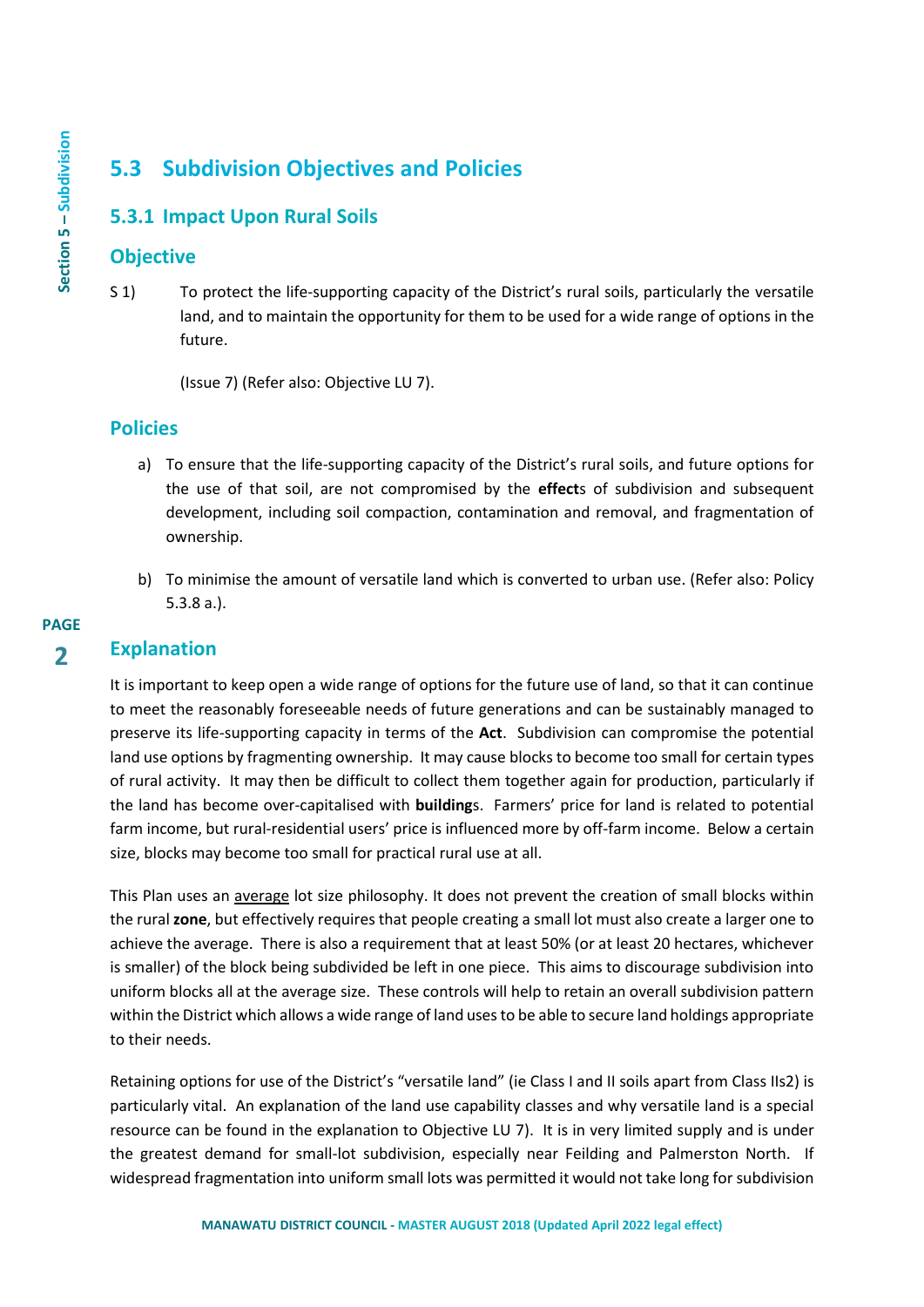to make significant inroads into the supply of versatile land and of larger blocks in these locations. The Plan's Rural 1 **zone** identifies the District's main areas of versatile land, and recognises the potential **effect**s on its productive options by requiring an 8ha minimum average lot size in that **zone**.

The average lot size for the Rural 2 **zone** (less-versatile land) has been set at 4ha. This is because the finite demand for small rural blocks is unlikely ever to have a major impact on the availability of the District's large areas of non-elite soils for productive uses. The subdivision controls for these areas are therefore primarily based instead on landscape and rural character considerations. (Refer: Objective S 3).

Freeing up rural-residential subdivision of non-versatile land close to Palmerston North and Feilding may bring overall small-block prices down. This would allow productive users to compete for high quality land on a more equal basis.

Policy b. above notes that the Plan requires that land quality be taken into account in decisions to **zone** extra land for urban expansion. This is because any high quality land which is put under urban development is irretrievably lost.

#### **District Plan Methods**

- District Rule C2.4.
- Decisions on applications for new Residential or Village zoning around townships.

#### **Other Methods**

• Facilitating advice to land users and purchasers about soil capability, i.e. helping to "match up" versatile soils with the people who need them or who will use them.

#### <span id="page-4-0"></span>**5.3.2 Rural Separation Distances**

#### **Objective**

S 2) To have rural allotments which allow satisfactory separation between **dwelling**s and neighbouring activities.

(Issue 5) (Refer also: Objectives LU 10 and LU 11).

#### **Policies**

- a) To establish separation distances which are sufficient to mitigate any adverse environmental **effect**s of rural and domestic activities and rural industries (such as noise, dust or odour nuisances) upon nearby residential activities.
- b) To seek a realistic level of amenity for rural residents, given the potential for adverse environmental **effect**s from the types of activities that are found in the **zone**. (Refer: 4.3.2 and 4.3.4).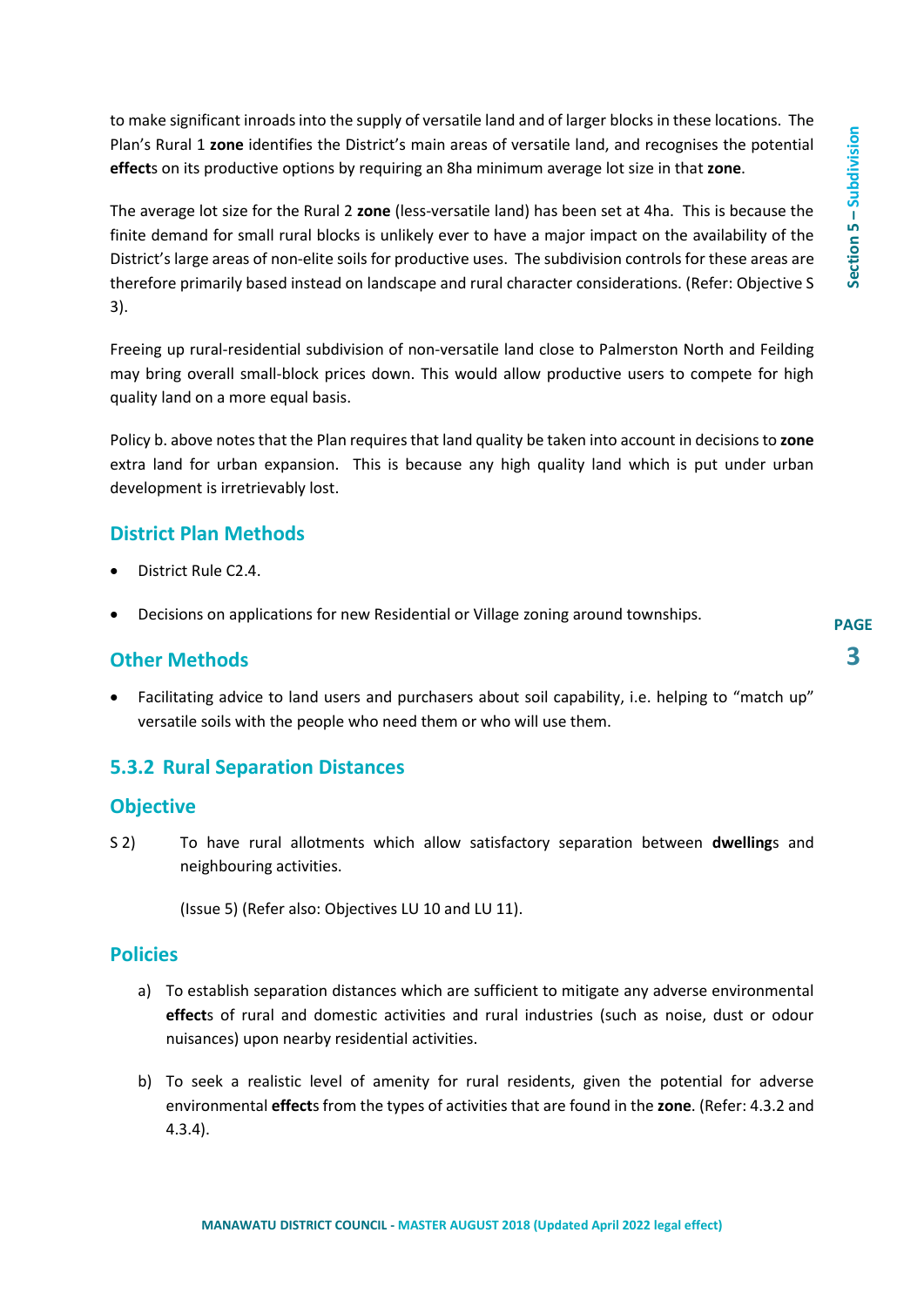#### **Explanation**

People generally expect to build a **dwelling** on new titles. Subdivisions will also sometimes change the legal boundaries around existing houses. There is potential for activities next door to adversely affect occupants of the **dwelling** if those activities are not adequately separated. New **dwelling**s, without sufficient separation, can also have an impact upon rural activities by creating a pressure for those activities to be curtailed.

Seeking to promote a level of amenity for rural residents is in line with the matters of importance in the **Act**. It is related to the rural landscape and effluent disposal objectives (S3 and S6) and would also assist full productive use of rural land to occur without conflicting with neighbours. Many rural residents expect the countryside to be an idyllic place, and having adequate separation can help. These residents should however realise that some noise, odour, dust etc. is inevitably associated with normal agricultural production and will have to be "put up with." Bearing this in mind, the minimum lot size in the Rural **zone**s has been set at 0.8ha. (The Plan's rules do however allow possible development of rural house allotments down to 4000 m<sup>2</sup> in size in specified locations - Refer Policy 5.3.3 b.)

If farmers are subdividing off a surplus house, they often wish to lose as little productive land as possible and may want the new house lot to be much smaller than this minimum. Requiring a 0.8ha allotment is however fully justified due to the improvement in residential amenity which usually results from the extra separation which a larger lot can provide.

#### **PAGE District Plan Methods**

• District Rule C2.4.

#### <span id="page-5-0"></span>**5.3.3 Landscape Appearance and Character**

#### **Objective**

S 3) To maintain a distinct difference in landscape appearance and character between urban and rural areas.

(Issue 7). (Refer also: Objectives LU 8, LU 12 and LU 14).

#### **Policies**

- a) To ensure that any adverse **effect**s of rural subdivision upon the existing character and amenities of the Rural **zone**s are avoided, remedied or mitigated.
- b) To enable some small-lot subdivision (i.e. down to around 4000 m<sup>2</sup> in area), in identified rural and peri-urban localities which already have the character of a settlement and where such subdivision would be compatible with the amenities of the area.

#### **Explanation**

The elements which contribute to rural and urban "character" are set out in Objectives LU 8, LU 12 and LU 14. It is important to maintain a different landscape appearance between "town and country" for aesthetic and environmental reasons. This is in line with the **Act**'s statements about

**4**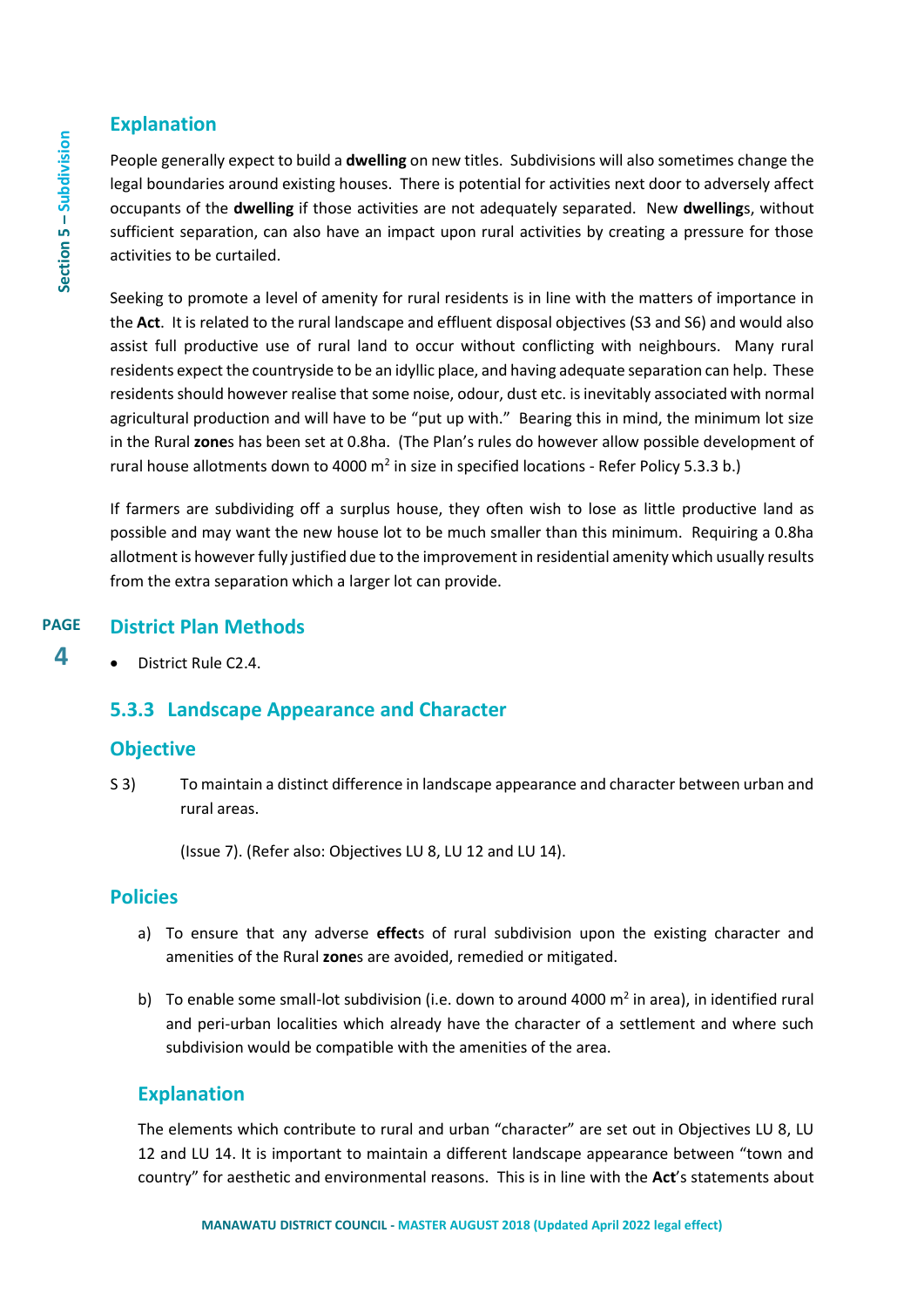maintaining and enhancing the quality of the **environment** and **amenity values**. These qualities are highly valued by many rural residents and contribute to New Zealand's "clean green" image for visitors. Having said this, though, rural areas are primarily places for production from the land rather than scenic reserves for townspeople.

Subdivision patterns have an important influence on housing densities, and allowing large numbers of small lots to be created in a rural locality can jeopardise its rural character. **Effect**s on the landscape must therefore be considered at the subdivision stage.

The average density of **dwelling**s influences the "ruralness" of a locality rather than minimum lot size. For example an area of large farms interspersed with quarter-acre house **site**s can still appear very rural. This Plan therefore uses rural subdivision controls based on an average lot size to help achieve policy a). The average lot size of 4ha chosen for the Rural 2 **zone** represents the density beyond which **Council**'s analysis shows that rural character begins to be lost. The 8ha average used for the Rural 1 **zone** has been selected for reasons other than rural character, (Refer Objective S 1), but also represents a density at which rural amenities will not be adversely affected by housing.

Both Rural **zone**s have special controls on the ribbon development of housing along rural **road**s, to help maintain the rural appearance of these areas. New allotments created will have to meet these requirements, as well as the **yard** controls applied to give adequate setback for rural residents from **road**s and each other. The latter aims to achieve a rural ambience for the occupants of rural houses.

Elements of urban character already exist around some rural focal points and around the edge of certain townships, where the need to retain "ruralness" is less important. These rural focal points are Colyton, Hiwinui, Taikorea, Glen Oroua, Rangiwahia, Utuwai, Waituna West and Pohangina. The townships concerned are Apiti, Feilding, Rongotea, Bunnythorpe, Cheltenham, Sanson, Kimbolton, and Halcombe. **Council** will consider smalllot subdivision (i.e. minimum lot size of around 4000m<sup>2</sup>) in these localities as a discretionary activity. What is appropriate for these places, however, is a low-density rural settlement rather than a fully-fledged township.

#### **District Plan Methods**

• Land use controls, and subdivision controls based on average lot size (Rule C2.4).

#### **Other Methods**

• Possible tree planting programmes and beautification of appropriate rural areas.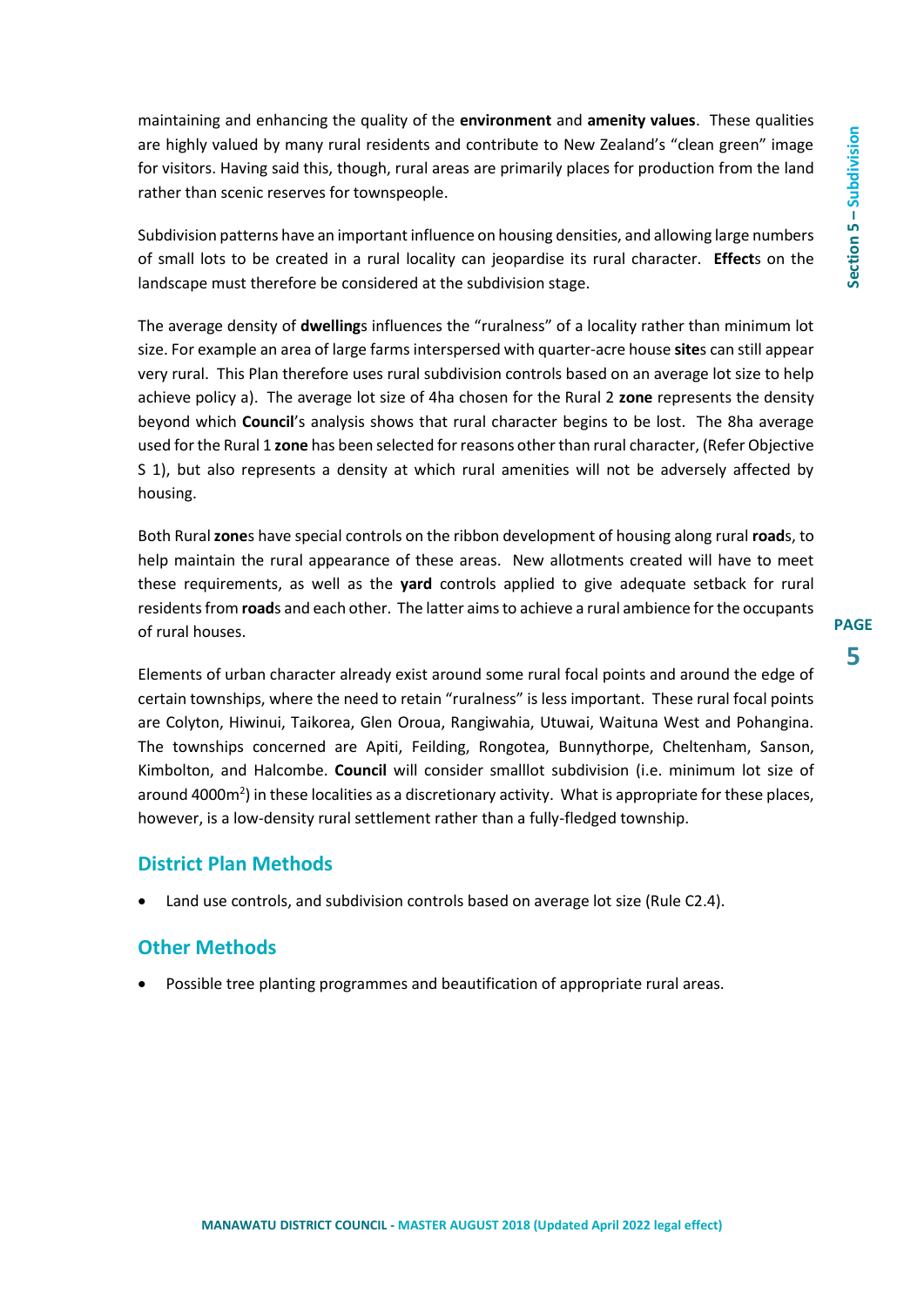#### <span id="page-7-0"></span>**5.3.4 Water Supply, Stormwater and Farm Drainage**

#### **Objective**

S 4) To avoid the potential **effect**s of unserviced subdivision upon the District's residents by ensuring that water supply, stormwater disposal and farm drainage needs are taken into account.

(Issue 5) (Refer also: Objectives FC 1 and EWA 3).

#### **Policies**

- a) To require available water and stormwater connections for new residential allotments to be paid for as a condition of subdivision approval.
- b) To require rural subdividers to demonstrate:
	- i) What provision if any has been made for farm drainage for new allotments.
	- ii) That provision has been made for water supply to new allotments.
- c) To preserve legal access for drainage from new allotments where appropriate, as well as practical access for drain clearance. (Refer also: Policy 6.2 l.).
- d) To advise subdividers in rural water supply scheme areas that access to water will be at the discretion of the supply authority.
- e) To advise rural water supply authorities about subdivision proposals in their areas.
- f) To require appropriate stormwater disposal if a subdivision is for an activity which would involve large areas of impervious surfaces.

#### **Explanation**

An **effect** of subdivision is that new lots usually need their own separate access to water supplies, farm drainage and stormwater disposal. If left unserviced, or without an appropriate level of servicing, the development that occurs after subdivision can have an impact on the health, safety and wellbeing of the District's residents. Potential problems include surface ponding, an inability to properly drain farmland, more rapid or uncontrolled stormwater runoff, and lack of proper access to drinking or stock water. Action at the subdivision stage can avoid these problems by for example creating appropriate easements so that new lots have legal access to public drains.

People often expect to be buying ready-serviced sections if located in a water supply scheme area. These schemes however have vastly different levels of independence, financial structures, policies and bylaws. The only feasible uniform approach is to refer subdivision applications to the appropriate supply authority for their action.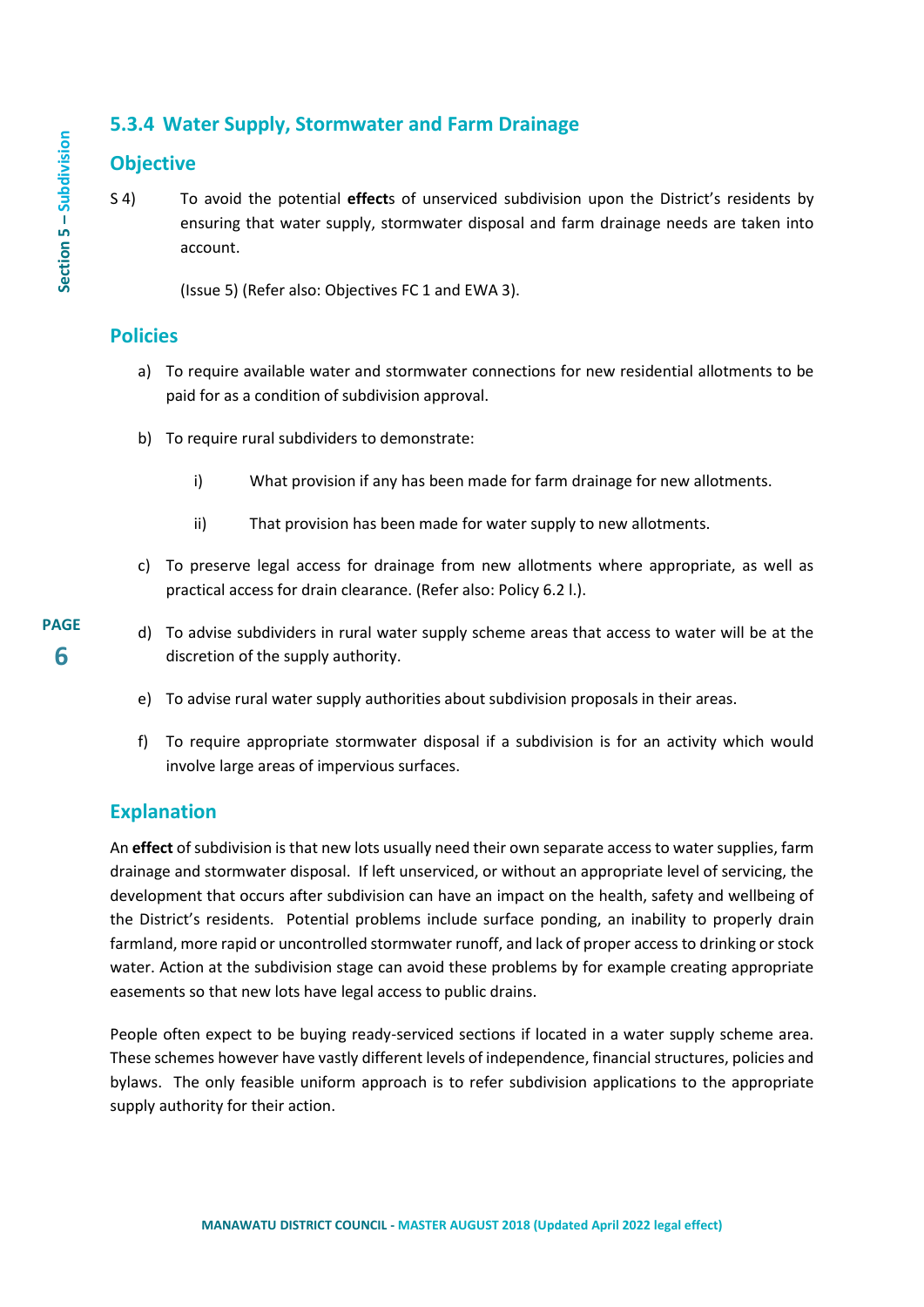#### **District Plan Methods**

- Plan rules on farm drainage, water supply and stormwater disposal (Rules C2.4.1 and C2.5 d.).
- Information requirements for subdivision applications (Rule A1.2).

#### **Other Methods**

• Liaison with rural water supply authorities.

#### <span id="page-8-0"></span>**5.3.5 Domestic Effluent Disposal**

#### **Objective**

S 5) To ensure that domestic effluent from new allotments can be adequately disposed of without creating water quality or odour and health problems.

(Issue 5) (Refer also: Objective EWA 3).

#### **Policies**

- a) To ensure that all new allotments in sewered areas are connected to the sewerage system.
- b) To require that all effluent in unsewered areas be satisfactorily disposed of within the allotment concerned, or via an approved communal effluent disposal system.
- c) To require that any proposed communal disposal includes permanent arrangements for future maintenance, operation and **replacement** of that system.

#### **Explanation**

The new **dwelling** which is expected after subdivision will need to dispose of domestic effluent. If disposal is not properly catered for, adverse **effect**s on water quality may result. The **effect**s of unsewered disposal can be cumulative, only being visible when a certain "threshold" density is reached.

It is preferable to address the potential **effect**s at the subdivision stage rather than leaving it until a building consent is applied for. The subdivision stage is the best time to have new sewer mains and connections installed, e.g. when new streets are being constructed. People in sewered townships expect their newly-purchased section to be serviced already.

Secondly, if a communal treatment scheme is the most practical method for a particular subdivision, it is difficult to get one built once the lots have been sold and a number of different owners are involved. If a group treatment scheme fails, there can be serious problems if possible backups, (e.g. sufficient land for soakage) were not considered at the subdivision stage.

Thirdly, the last people to build in an unsewered subdivision may have to use much more expensive disposal methods if water quality is starting to be degraded by previous houses.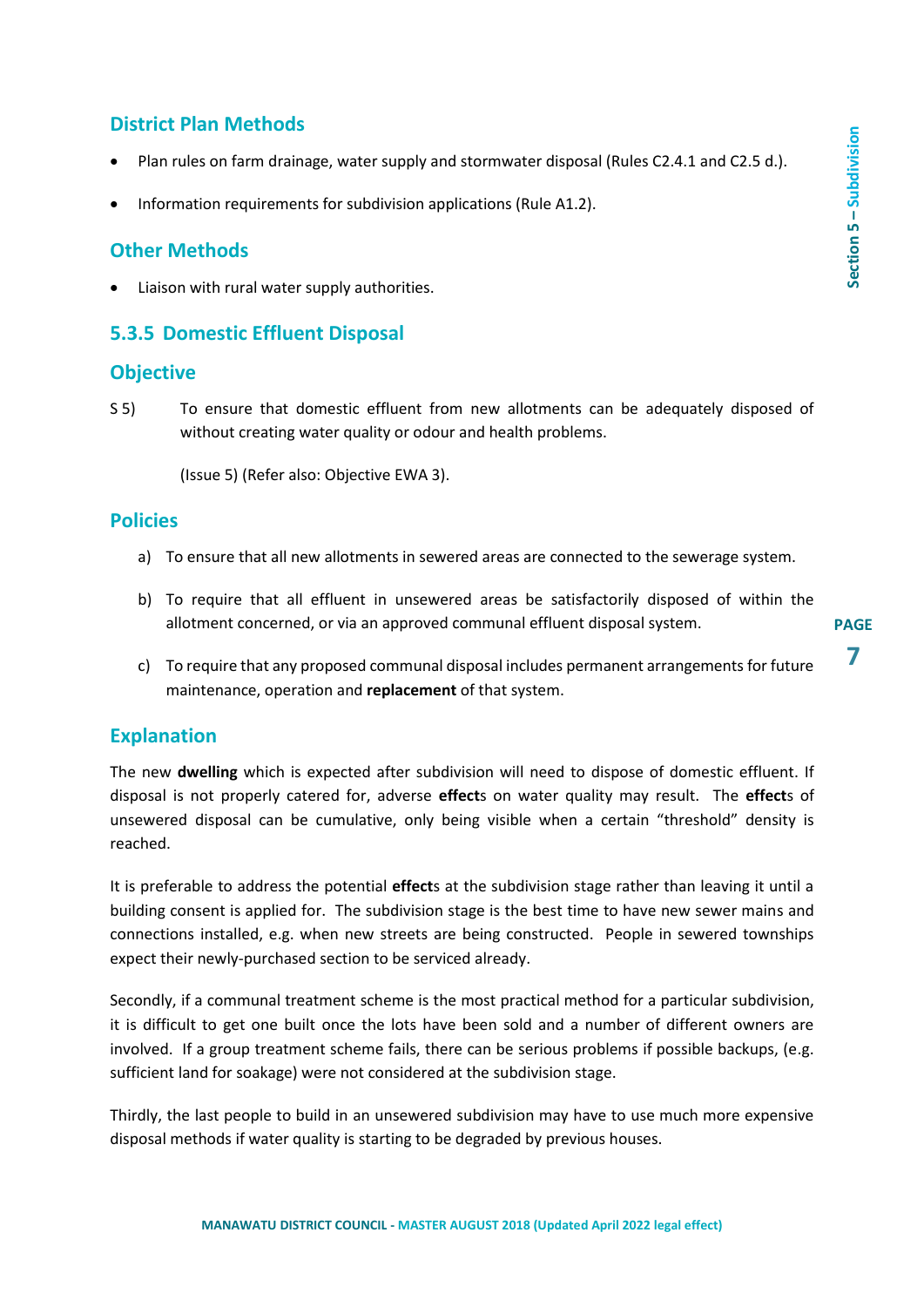Effluent must be disposed of within the allotment concerned, unless a communal system is proposed or a town sewer is available. **Council** will not accept easements over adjoining properties to be used for effluent disposal. Existing systems may be required to be re-laid to fit within the allotment, and new systems will have to be contained within it.

#### **District Plan Methods**

• District Rules C2 and D1.5.

#### **Other Methods**

- Advice to the public and drainlayers about disposal systems and legal requirements.
- Investigating alternatives to the standard septic tank-effluent bed systems and setting up demonstration systems where appropriate.

#### <span id="page-9-0"></span>**5.3.6 Natural Hazards**

#### **Objective**

S 6) To ensure that the potential risk to future **building**s from natural hazards is considered for each new allotment.

(Issue 8) (Refer also: Objectives NH 1 and NH 2).

#### **8 Policy**

**PAGE**

a) To require that each proposed allotment has at least one **building site** (including effluent disposal area and suitable vehicular access) which is not prone to natural hazards, unless **Council** is satisfied that no **dwelling** will be required on the allotment.

#### **Explanation**

**Council** has a duty under the **Act** to mitigate natural hazards and limit construction of **building**s (particularly **dwelling**s) on land liable to flooding or instability. Section 106 of the **Act** states that:

*"A consent authority shall not grant a subdivision consent if it considers that either -*

- *a) Any land in respect of which consent is sought, or any structure on that land, is or is likely to be subject to material damage by erosion, falling debris, subsidence, slippage, or inundation from any source; or*
- *b) Any subsequent use that is likely to be made of the land is likely to accelerate, worsen, or result in material damage to that land, other land, or structure by erosion, falling debris........*

*unless the consent authority is satisfied that the (above) effects will be avoided, remedied or mitigated by.….rules in the District Plan, conditions of resource consent......or other matters including works."*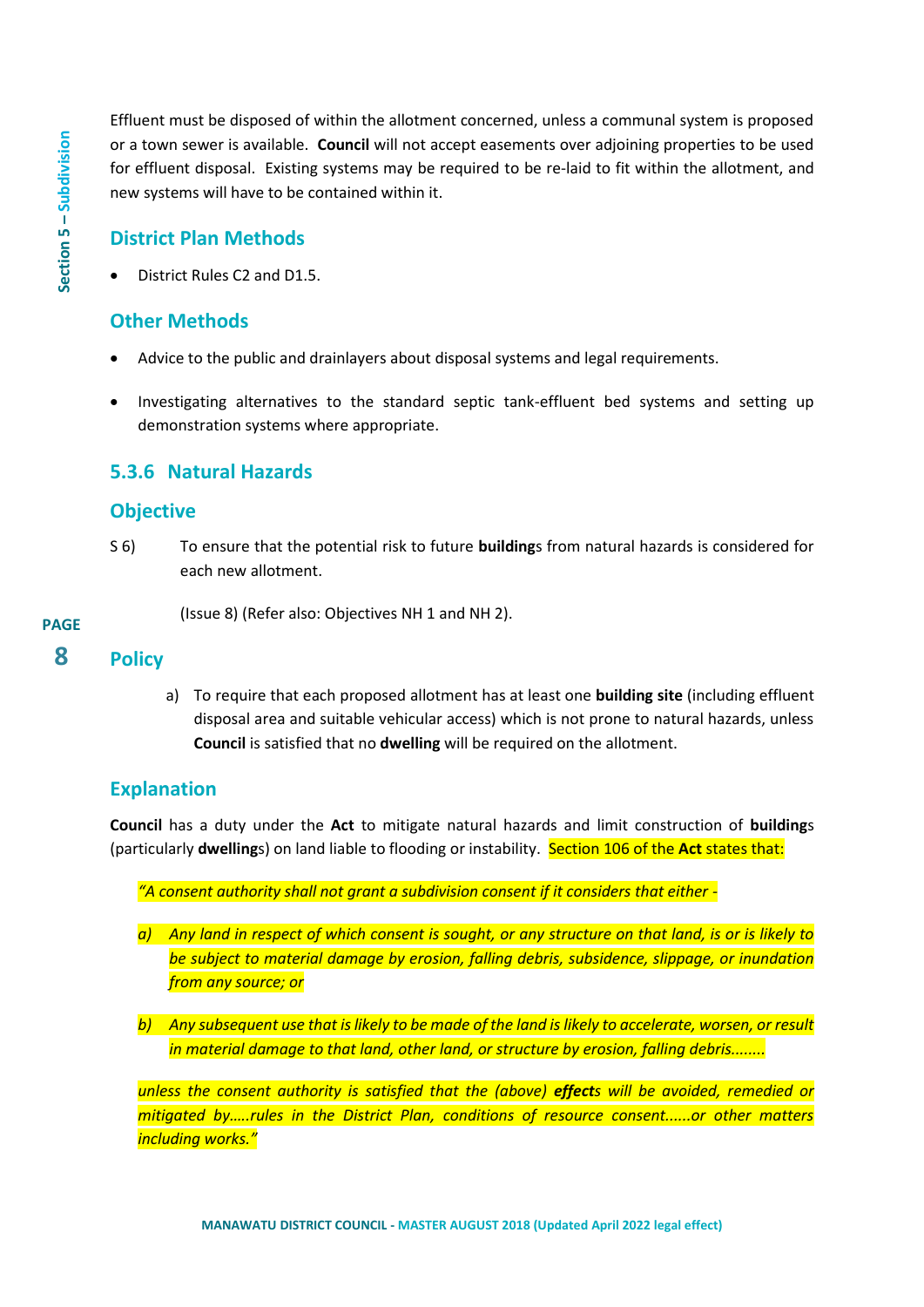For example, subdivision may be permitted under this Section if Plan rules prevent **building**, or if stopbanking is proposed.

Any potential **building site** must include space for the facilities which support a **dwelling**, particularly effluent disposal systems and water supply tanks in the rural situation. These facilities can be just as adversely affected by events like land slippage or flooding. If people need to escape during or after a hazard event it is also important that their access routes are not blocked by hazards. (Refer Objective NH 2).

If natural hazards are addressed under the Plan at the subdivision stage, it is easier for purchasers, vendors and **Council** to know the limitations and possibilities of a particular block. We must avoid situations where people buy land in the mistaken belief that it can be built on.

The plan does however take into account that a **building site** is not always important. One example is where a farm runoff property will be used in conjunction with other land and no new **dwelling** is needed.

#### **District Plan Methods**

- District Rule C2.
- Using consent notices on titles to alert buyers to the presence of a hazard.

#### **Other Methods**

- Provision of hazard information through LIM procedures and other avenues, in conjunction with the **Regional Council**.
- Persuading people not to proceed with problem subdivisions, or to modify them to take hazards into account.

#### <span id="page-10-0"></span>**5.3.7 Traffic Safety and Efficiency**

#### **Objective**

S 7) To ensure that new driveways or **road**s resulting from subdivision do not unduly detract from traffic safety and efficiency. (Issues 5 and 13). (Refer also: Objectives LU 27 and S 8).

#### **Policies**

- a) To ensure that all new allotments have an available entrance point with satisfactory visibility.
- b) To implement controls which meet the need to maintain the safety and efficiency of arterial traffic routes, including the use of shared entranceways wherever possible.
- c) To ensure that vehicle crossings resulting from subdivisions are combined wherever possible.
- d) To require formation of joint driveways and entranceways to certain standards at the subdivision stage.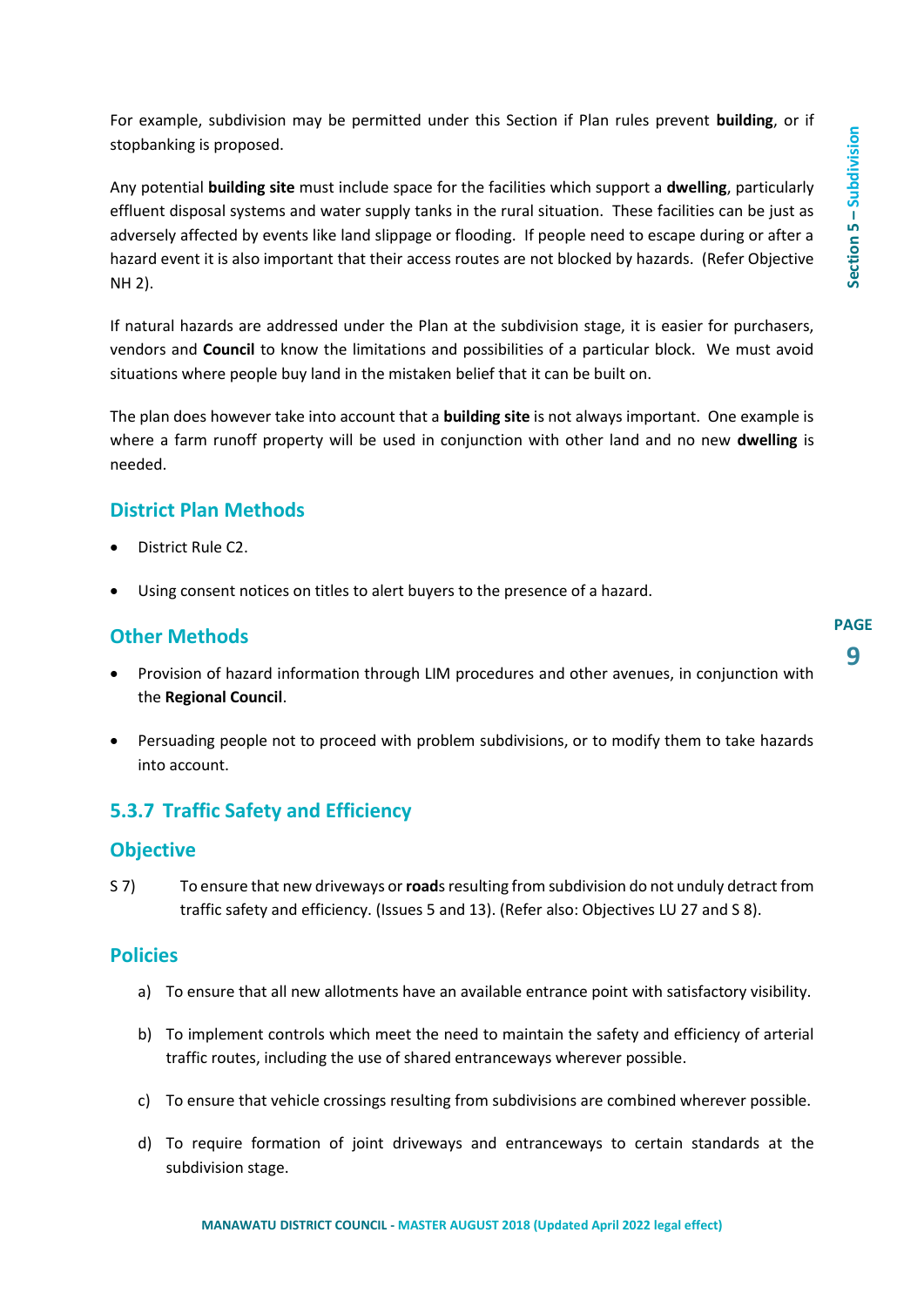- e) To require other entranceways to be formed at the building consent stage.
- f) To ensure that legal streets are created instead of rights-of-way if warranted by the potential traffic.
- g) To discourage ribbon development along arterial routes.

#### **Explanation**

Traffic safety and efficiency is directly related to the purposes of the Resource Management Act (1991), which requires the management of **natural and physical resources** in a way that enables people and communities to provide for their health and safety.

Subdivision of land often results in the creation of additional access points into the roading network which results in an increase of traffic. To manage this, the Plan implements the following traffic safety and efficiency standards:

- Minimum sight distances from vehicle crossings, intersections and railway crossings.
- Minimum spacings between vehicle crossings, and between intersections, on arterial **road**s.
- Physical formation of vehicle crossings and rights-of-way, depending on their likely level of use.

#### **PAGE District Plan Methods**

- District Rules C2.1.1, C2.2.1 and C2.4.1 I.
	- Subdivision consent conditions, including consent notices and segregation strips
- Land use consent conditions, including combining vehicle crossings.

#### **Other Methods**

- Construction of side **road**s to service subdivisions.
- **Road** works to improve traffic safety and flow if justified in terms of cost/benefits and the District's overall roading priorities.
- Local Government Act provisions allowing vehicle crossings to be required when a building consent is applied for.
- Limited Access Road controls administered by Transit New Zealand for State Highways and by **Council** for the former State Highway 56.

**10**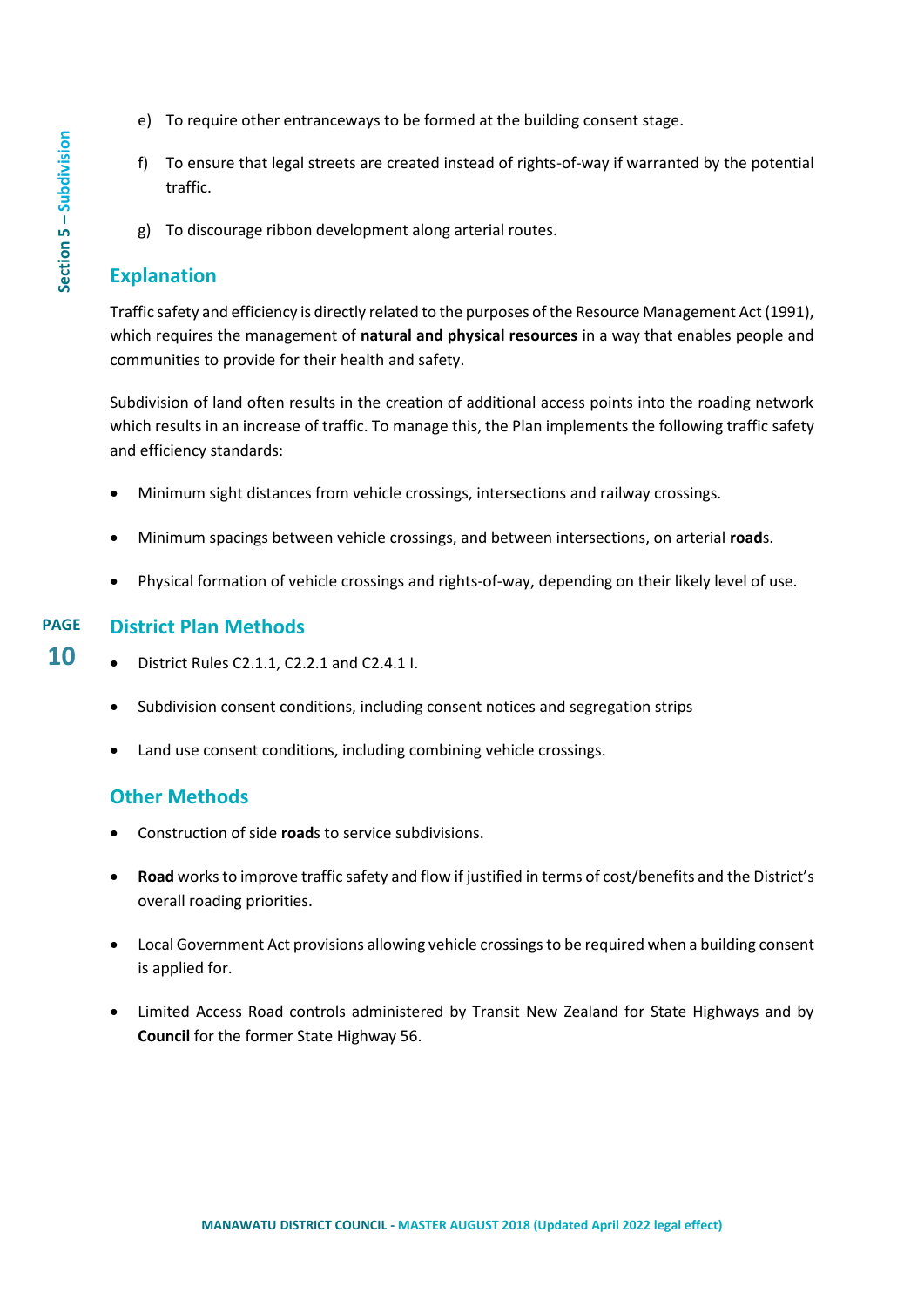#### <span id="page-12-0"></span>**5.3.8 Urban Growth**

#### **Objective**

S 8) To provide for urban growth that adjoins existing **urban area**s and manage that growth to avoid, remedy or mitigate adverse **effect**s through the design of safe, integrated infrastructure networks and the efficient use and development of land.

(Issues 5 and 9) (Refer also: Objectives LU 7, LU 27, S 1, NH 1, NH 2 and U 1).

#### **Policies**

- a) Ensuring that any proposal for extension of the Residential or Village zoning of the District's existing townships takes into account:
	- i) Any increased risk to people and property from natural hazards, including the possibility of sea level rise in the case of Himatangi Beach and Tangimoana.
	- ii) The potential impact of urban growth on the natural character, qualities and features of the coastal **environment**.
	- iii) Any significant and permanent adverse impact upon the life-supporting capacity of the District's soil resource, or upon options for its future use, which would arise from converting the land concerned to urban use.
	- iv) The need for new growth areas around existing townships to be provided with utility services, at the developers expense, so that water supply and effluent and stormwater disposal issues and energy networks are addressed. (Refer Also: Part 7.3).
	- v) The efficient use and development of **natural and physical resources**, such as land, energy and the transport network, including the degree to which **infill** development is possible in the existing Residential or Village **zone**.
	- vi) The neighbourhood amenities and level of access to facilities which are likely to be available to residents in the new urban growth areas.
	- vii) The need to avoid ribbon development along arterial routes for traffic safety and efficiency reasons.
	- viii) Any significant adverse impacts upon the rural area, including its character and amenity, any significant habitats of indigenous fauna, and its intrinsic, ecological, or heritage values or cultural significance.
	- ix) The presence of any existing land uses which may not be compatible with a new residential neighbourhood.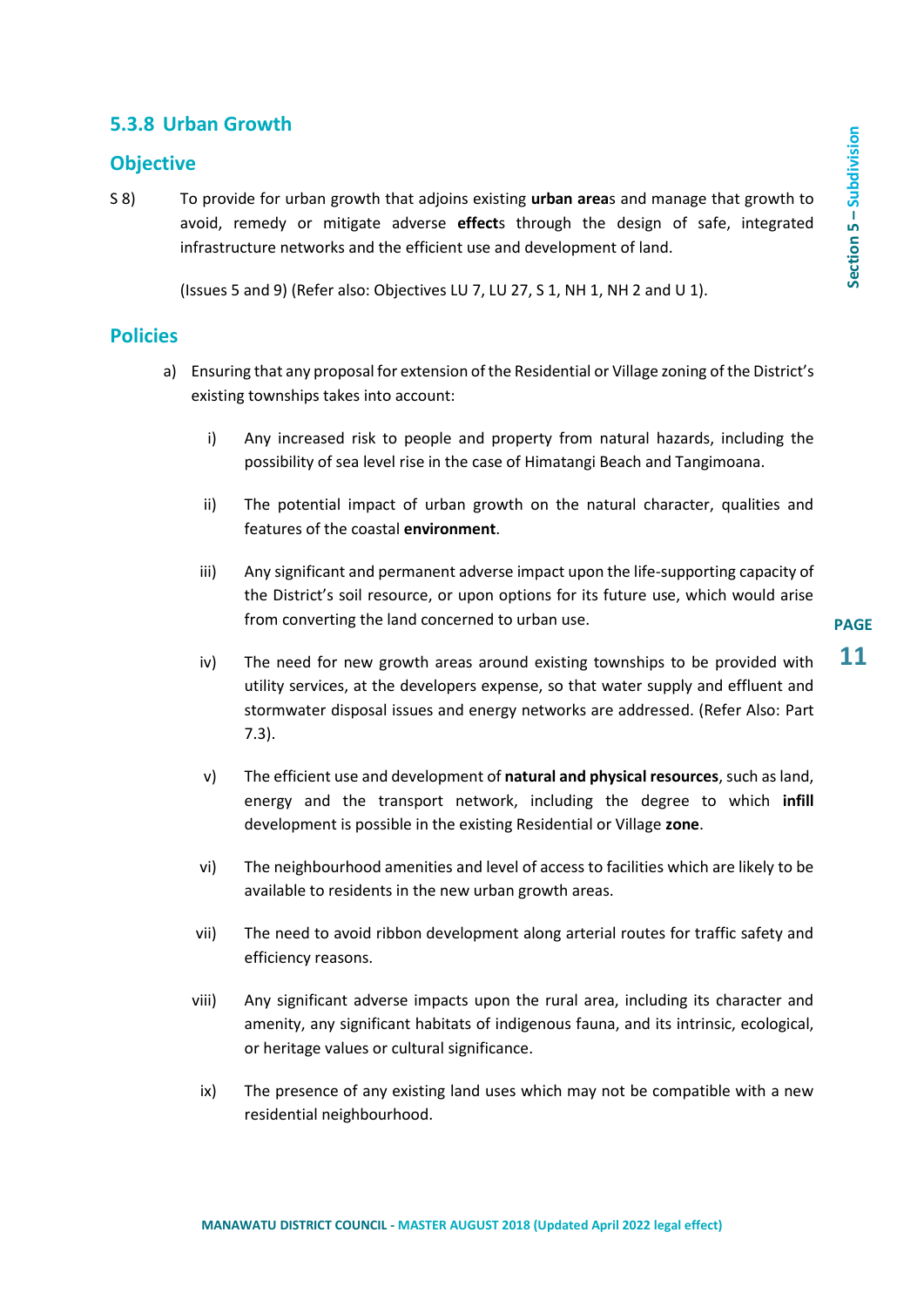- b) Identifying land suitable for new urban development, and where existing infrastructure requires upgrading to provide for new urban development, defer and stage this development until the required upgrading of infrastructure has occurred.
- c) Providing for subdivision and development in the **Growth Precinct**s in Feilding in accordance with Structure Plans and the Subdivision Design Guide to achieve the following outcomes:
	- i) development is well integrated and coordinated;
	- ii) development recognises and responds to the topographical and physical features of the land;
	- iii) short and anticipated long term growth demands are met;
	- iv) good connections are made with existing infrastructure and transportation networks, taking account of the capacity limitations of these networks and any potential requirements for upgrading capacity to meet future demands;
	- v) certainty is provided on the location and pattern of development, including key roading linkages and infrastructure to meet future requirements;
	- vi) a range of residential densities are provided, including larger lots which can be intensified in the longer term;
	- vii) a logical roading network delivers strategic **Collector Road**s between existing and future **urban area**s and a street network of **Local Road**s that provide accessible residential areas;
	- viii) efficient utility services are provided including reticulated waste water, water supply, stormwater networks and energy networks, that are in accordance with identified growth demands;
	- ix) neighbourhood focal points (such as local parks, shops or **community facilities**) provide meeting points and centres for individual neighbourhoods within a precinct;
	- x) open space networks that comprise stormwater attenuation networks, a range of recreation opportunities, stream side **esplanade reserve**s, and where appropriate, environmental protection corridors;
	- xi) areas identified as high risk for flooding and potential seismic hazards are avoided; and
	- xii) subdivision and development is designed and located to avoid adverse **effect**s on, and from, the operation, access, maintenance or upgrade of the **National Grid**.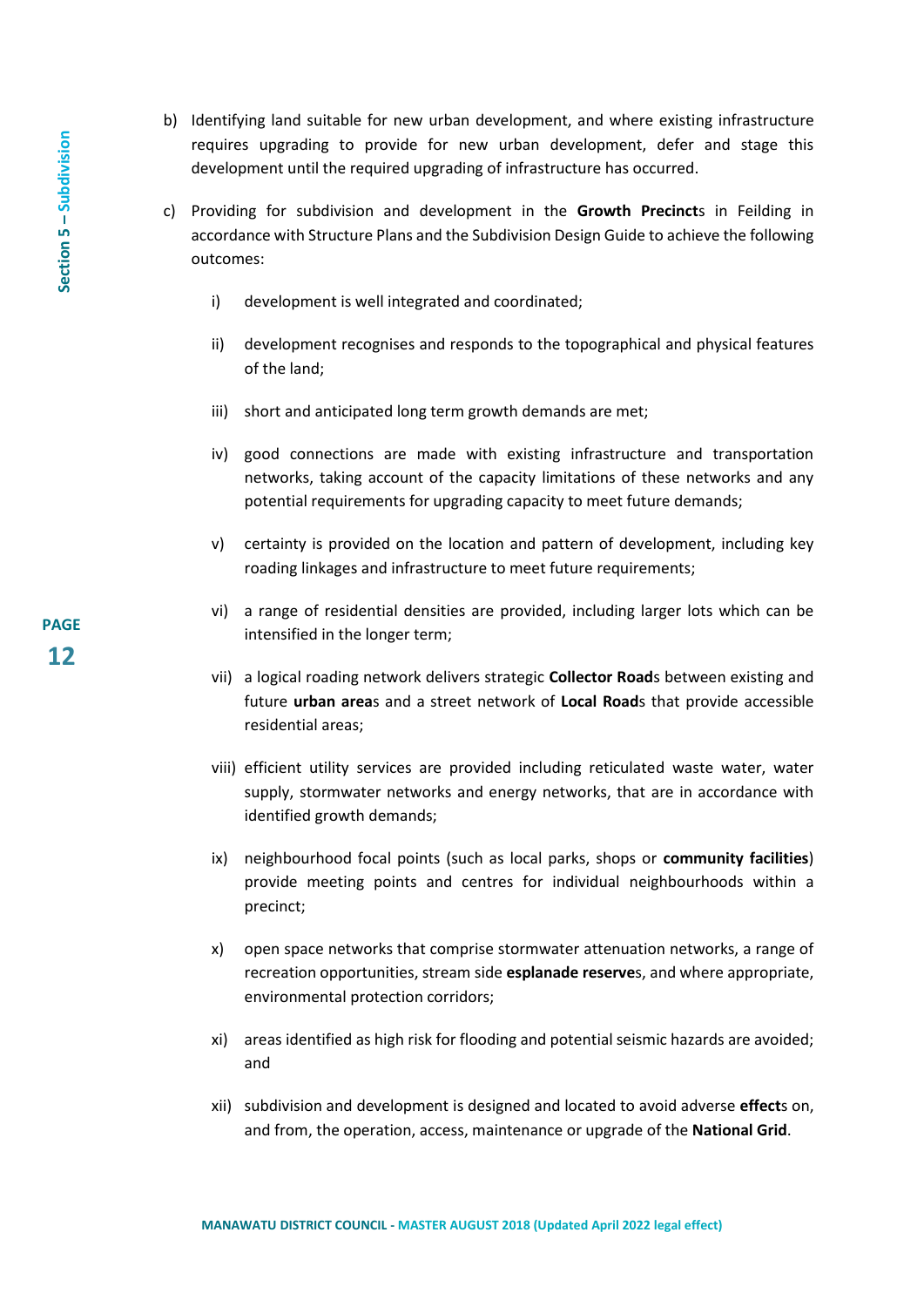d) Preventing urban greenfield development in the rural **environment** outside of the identified **Growth Precinct**s around Feilding, and subdivision and development not in accordance with the desired outcomes of the Structure Plans.

#### **Explanation**

Objective S 8 recognises new urban growth areas for Feilding and the provision for urban growth in other villages in the district. Residential and industrial growth projections signal a continuation of demand across the district, with a concentration in Feilding. To provide for additional housing and industrial demand across the district, two approaches to growth are set out in the above policies.

Firstly, Policy a. sets a criteria-based approach for determining areas for urban growth in Manawatu towns (apart from Feilding) and villages. This criteria approach is applied where no urban growth areas have been identified, and enables broad and specific considerations to be used in assessing private plan changes to rezone land to Residential or Village **Zone**.

Secondly, Policies b. through to e. provide a more directive approach for managing urban growth in Feilding to meet the anticipated demand.

#### **Criteria approach**

For the first approach, Policy a. i) relates to natural hazards, as a constraint to extending many of the towns and villages. For instance, flooding occurs to the north of Sanson and to the south of Bunnythorpe. Tangimoana relies on stopbank protection from the Rangitikei River. Any growth in Himatangi Beach should not be toward the south, which would entail moving sand dunes. Apart from the ecological **effect**s of removing those dunes, constructing streets and sections afterwards would pose severe sand stabilisation problems. The possibility of sea level rise also needs to be taken into account for the beach settlements. It would have a significant **effect** on ground water table levels and on drainage ability, which is already limited in Tangimoana.

Urban growth can have adverse **effect**s on the landscape (Policy a. ii)) and can impinge on areas which have heritage value, including significant habitats of indigenous fauna. **Council** is not aware of any potential problems of this nature, apart from potential impact on coastal values at Himatangi Beach and Tangimoana and the impact on rural amenities which results from converting farmland to urban use (Policy a. viii)).

The **effect**s of urban expansion upon versatile soils also need to be considered (Policy a. (iii). Such land is a valuable and relatively limited resource, and its future options for use need to be safeguarded whenever possible. Subject to all other factors being equal, developing less versatile soils is preferable to highly versatile soils.

Policy a. iv) refers to the provision of utility services (water supply, effluent and stormwater disposal). It is essential that any extensions to townships with sewers are also provided with utility services. Whether connection to the town system or a completely new system is proposed, an agreement will need to be reached between **Council** and the developer about the costs of extending and connecting to utility services. (Refer: 7.3).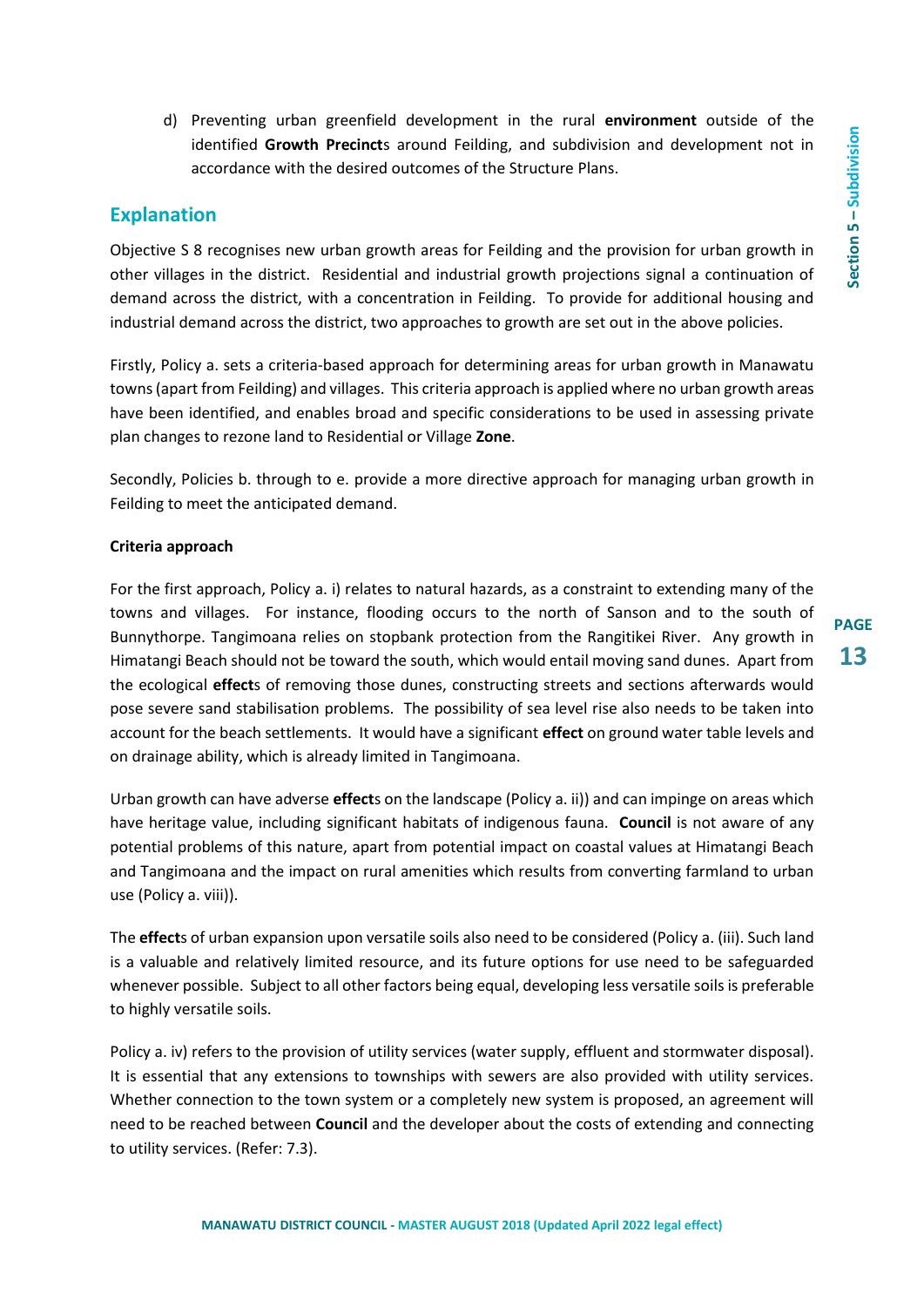Policy a. v) recognises that land use, energy consumption and provision of transport are interrelated. Minimising transport and energy costs in connection with urban growth areas, (e.g. the cost of residents travelling to and from the town centre), needs to be taken into account in considering any growth areas.

Policy a. vi) acknowledges the importance of access to amenities in new growth areas. An extension of an existing **urban area**, where amenities are already provided, will enable new growth areas to more quickly become part of a functional neighbourhood. A situation of isolated residential streets separated from the rest of the town must be avoided.

#### **Directive Approach**

Policy b. relates to the urban growth of Feilding only and applies a more directive approach than Policy a. **Council** has identified specific areas around the periphery of the existing **urban area** for future residential and industrial development. These growth areas were identified based on a multiplecriteria analysis of areas suitable/unsuitable for urban development as well as community consultation. Any proposed extension to the boundaries of the growth areas would require careful consideration of environmental and community standards and the necessity for, and appropriateness of extending public services.

To address these urban growth issues, **Council** has prepared Structure Plans for the growth areas (called Precincts). The Structure Plans are based on a series of investigations and illustrate an urban form and structure that responds to individual localities and includes the provision of infrastructure (particularly stormwater), **road** networks, open space networks, density and **site** layout. A range of residential lifestyles and industrial properties are to be provided in order to accommodate growth now and in the future.

Within the existing **urban area**s, capacity exists for intensification of housing through the redevelopment of existing properties. This intensification may be in the form of single houses on existing properties or multiple houses on larger properties.

**Council** should always look at the capacity for growth within the existing urban boundary. **Infill** development is an efficient use of resources. (Refer: Objective S 9). Kimbolton and Halcombe have a relatively low density and have the potential to cater for significant development by way of **infill**. Considerable potential for **infill** also still exists in Feilding.

#### **District Plan Methods**

- District Plan Rules C2 and D1.5.
- Structure Plan **Growth Precinct**s 1-3 and Subdivision Design Guide
- **Deferred Residential zoning** where infrastructure provision is not currently available.
- Considering applications for Plan Changes to extend urban zoning.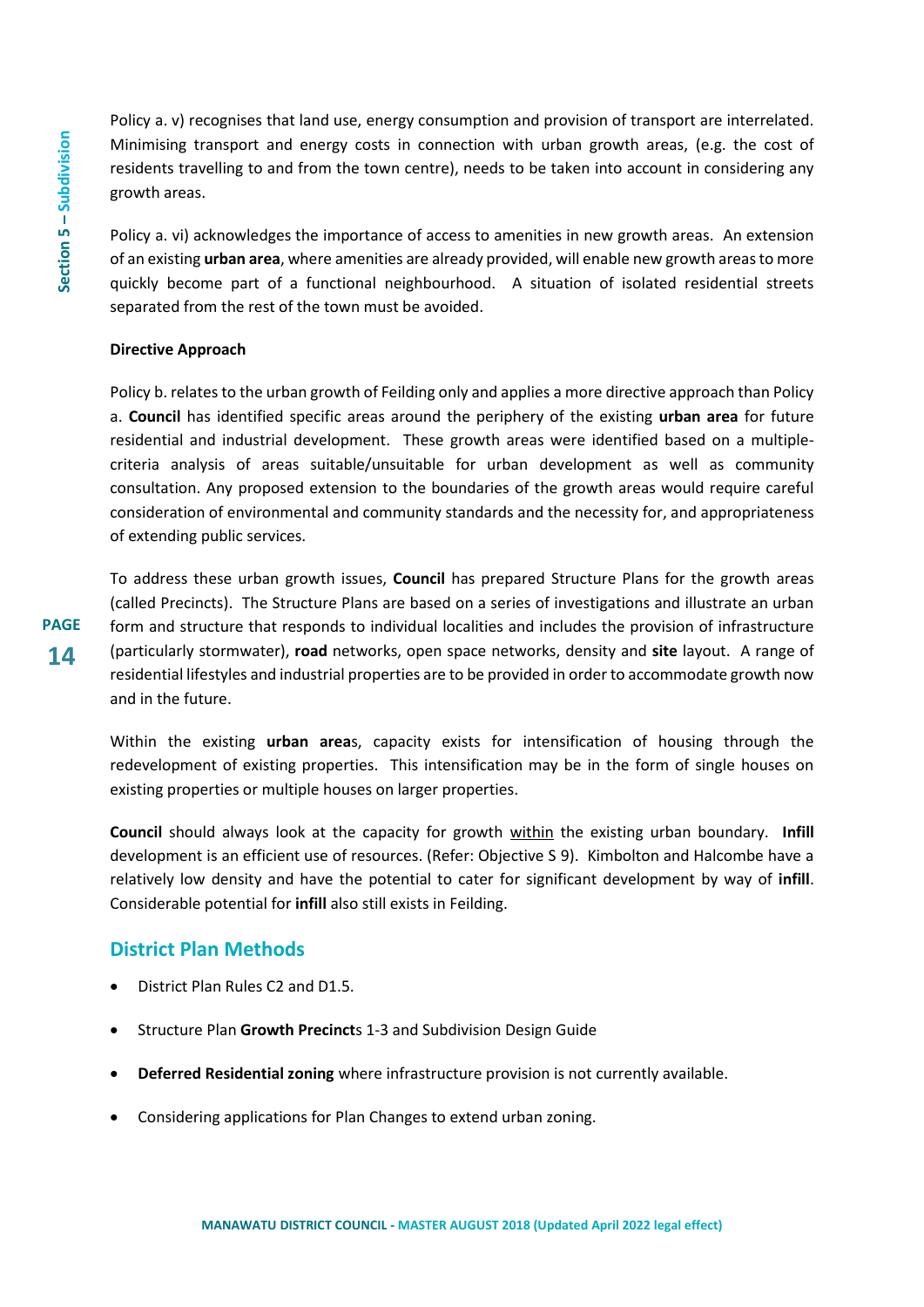#### **Other Methods**

• Policies on new connections to **Council** services.

#### <span id="page-16-0"></span>**5.3.9 Urban Neighbourhoods**

#### **Objective**

- S 9) To develop useful, attractive and sustainable urban neighbourhoods where:
	- (a) A range of lot sizes and housing types can be developed, in accordance with the existing character and context of each area.
	- (b) People have maximum accessibility to each other using vehicular and non-vehicular (pedestrian and cycling) transport networks to neighbourhood centres and reserves which provide for their needs.
	- (c) Public health and safety is promoted through good design of local streets, neighbourhood centres and reserves to ensure easy access and connectivity.
	- (d) Development is not achieved at the expense of significant adverse **effect**s on rural character that is the backdrop to the Feilding township, the **National Grid**, natural topography, open space and gully systems.
	- (e) New **urban area**s establish an identity that is based on positive elements of Feilding's established urban character and amenity, and recognise and maintain the ecological, cultural and historic heritage values of the **site** and surrounding area.
	- (f) Urban land is developed and used effectively ensuring larger residential lots retain the potential for planned and well-designed intensification.
	- (g) Utility services are strategically developed to ensure a sustainable, efficient and cost effective network is built to meet the needs of current and future development.
	- (h) Public safety is maintained through good subdivision design that avoids or mitigates identified natural hazards.

(Issues 3, 4, 9 and 13) (Refer also: Objectives HV 1, LU 7, LU 12, EWA 1 and U 1).

#### **Policies**

- a) Requiring subdivision designs and layouts which provide for the following:
	- i) New development that is integrated with the existing **environment** by:
		- Recognising the character and **amenity values** of any surrounding residential, rural and industrial areas.
		- Defining the urban boundary and avoiding, remedying and mitigating adverse **reverse sensitivity effect**s on adjoining Rural **Zone** properties through buffer areas.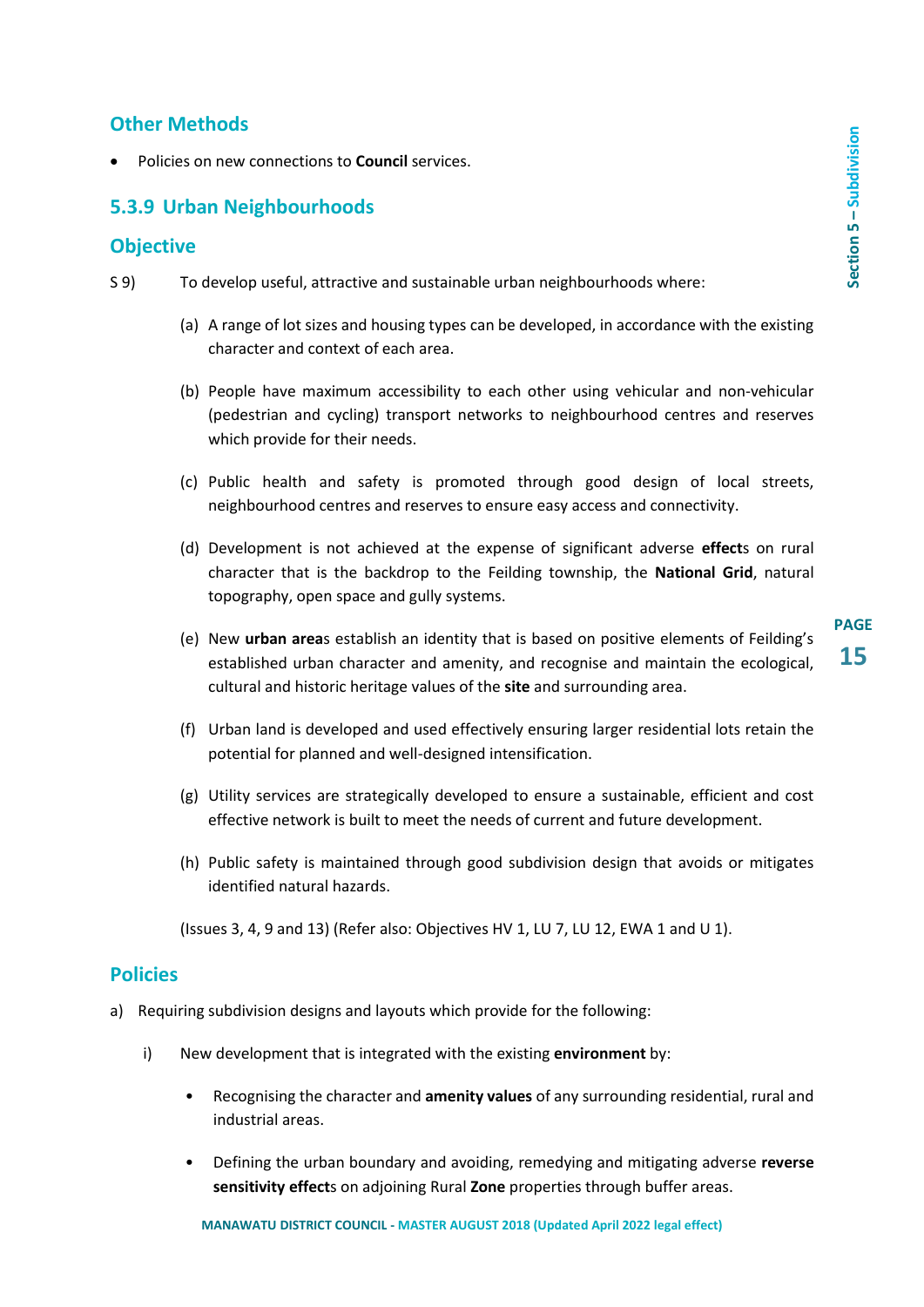- Identifying natural features, open space (local purpose reserves, **esplanade reserve**s, environmental protection areas) and land too steep for development and integrating development around these areas.
- Residential densities that reflect a range of residential opportunities, and are positioned so there is a logical extension from existing **urban area**s, as well as responding to the topography and physical features of the **site**.
- Designs which foster neighbourhood identity, using positive characteristics from established **urban area**s and also reflecting the cultural, heritage and natural values of the **site** and surrounding area.
- Identifying nationally and regionally significant infrastructure and avoiding adverse **effect**s on and from that infrastructure.
- ii) Flood hazard and potential seismic hazard areas are identified and the subdivision is managed so that areas of high risk are avoided, and all residual risk is mitigated through design of the subdivision and future development.
- iii) Effective roading connections between existing, new and future development, to maximise accessibility between different **urban area**s.
- iv) A network of local streets for each **urban area** which allows convenient vehicle access to individual properties, to local shops, reserves and coordinates with the **Collector Road**s to move traffic between the housing areas and town centre.
- v) **Road** design reflects the function and use of the **road** type, including provision for vehicular and non-vehicular (pedestrian and cycling) transport modes and provides an appropriate level of amenity.
- vi) Through **road**s and streets are required rather than the use of cul-de-sacs, in order to maintain a high level of accessibility in the local street network, while recognising some topographical features may lead to the use of cul-de-sacs or accessways.
- vii) Block layouts that ensure individual lots have **road** frontage, where larger residential lots have sufficient width of frontage to ensure future intensification can occur and future lots will continue to have **road** frontage.
- viii) Lots are positioned to allow efficient resource use, where the access to heat and energy from solar energy is maximised, on-**site** stormwater collection, attenuation and discharge is provided, including, room for water tanks.
- ix) Access to open space and recreation areas is provided in a way that is strategically connected to adjoining **urban area**s.
- x) Pedestrian and cycle access is provided as a network of on-**road** and offroad cycle and walk ways which contribute to the amenity and connectivity within the wider **urban area**.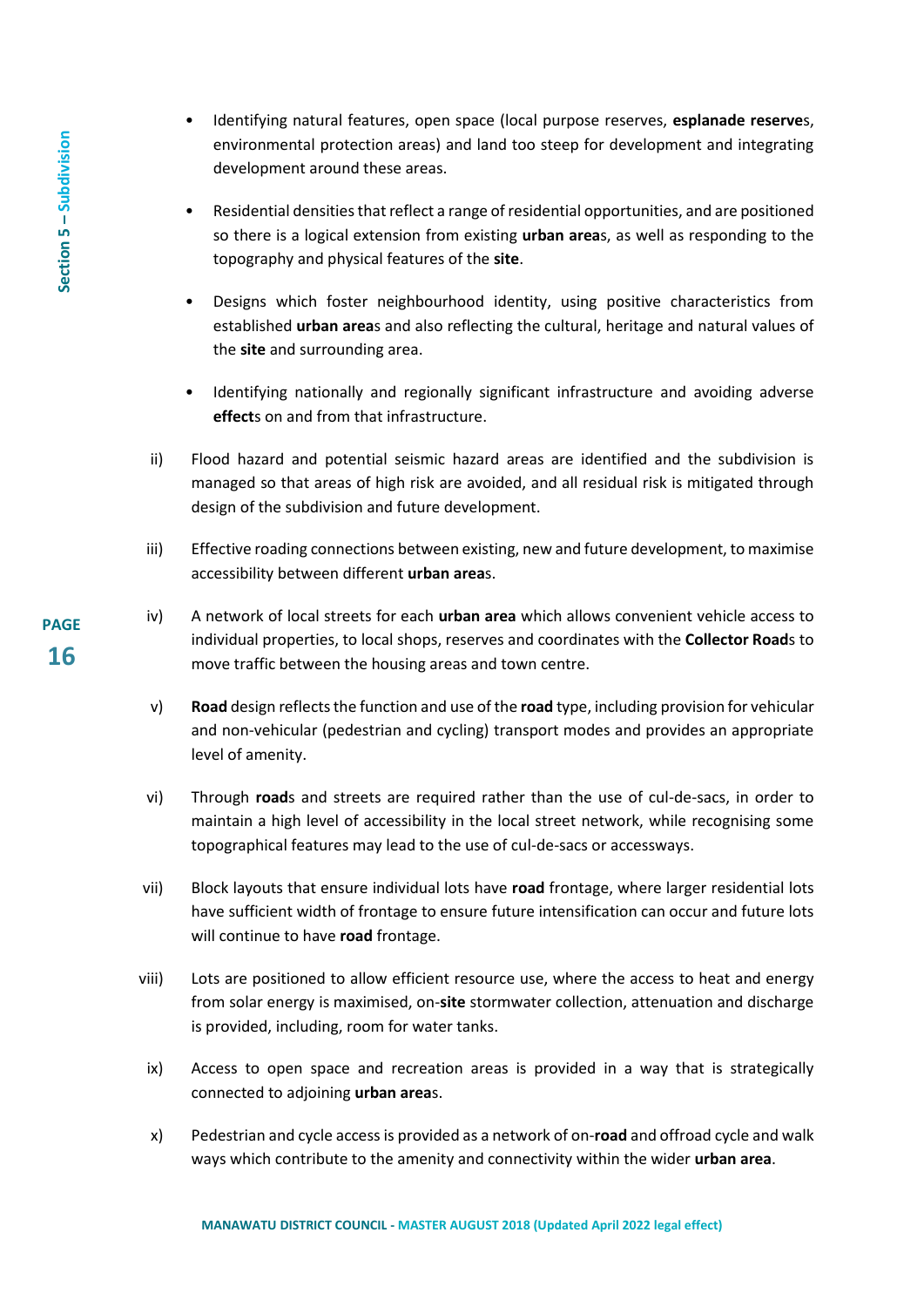- xi) Ensure each neighbourhood has a focal point that provides a place for **community facilities** local reserves and local shops.
- b) Encouraging **infill** subdivisions, within servicing constraints, with reference to suitability of the contour of the land, and where the shape and size of the subject lot enables good quality living **environment**s to result as described in the Subdivision Design Guide.
- c) For subdivisions in any of the Structure Plan **Growth Precinct**s, to require subdivision designs and layouts which implement the relevant Structure Plan, the roading hierachy and **road** type in Appendix 3B.1 and incorporate the guiding principles of the Subdivision Design Guide (Appendix 10).

#### **Explanation**

Subdivision design and the physical works undertaken at subdivision time have a large and permanent **effect** upon the form and character of an **urban area**. Street patterns, reserve locations, shop **site**s, walkways, **road** widths and surfaces, land contour and retention of trees are decided at the subdivision stage. Structure Plan **Growth Precinct**s are spatially planned in individual Structure Plans. The Structure Plans provide a spatial plan comprising the density expectations, transport links, open space areas and neighbourhood focal points. The transport links include the indicative location of **Collector Road**s and main **Local Road**s to ensure connectivity throughout a Precinct, and to its surrounds.

The Subdivision Design Guide provides more guidance on developing the subdivisions to meet the urban neighbourhood expectations set out in Objective S 9 and the principles set out in the Feilding Framework Plan.

Objective S 9 is also relevant for greenfield subdivision and development outside the Feilding township.

The influence of urban design to achieve more efficient connected neighbourhoods will result in urban places with more cost effective and greater range of movement options for people – this will also increase social interactions and an overall benefit to the welfare of current and future generations.

**Infill** subdivision can make better use of existing urban land, streets and utility services. It can also reduce the need to lay new piping and for farmland to be converted to urban use. Under the **Act** a liberal attitude must be taken toward **infill**, as long as potential adverse **effect**s are avoided. **Council** goes further and aims to actively promote **infill**. In many places though, the slope of the land, or the limited capacity of utility services, will limit the number of new lots which can be created.

#### **District Plan Methods**

- "Concept plan" requirements to show future stages of "**greenfields**" developments. (Rule C2.5 b.).
- Development and implementation of Structure Plan **Growth Precinct**s 1-3.
- Subdivision Design Guide to assist applicants, **Council** officers and decision makers design and assess proposals for greenfield subdivision.

#### **Other Methods**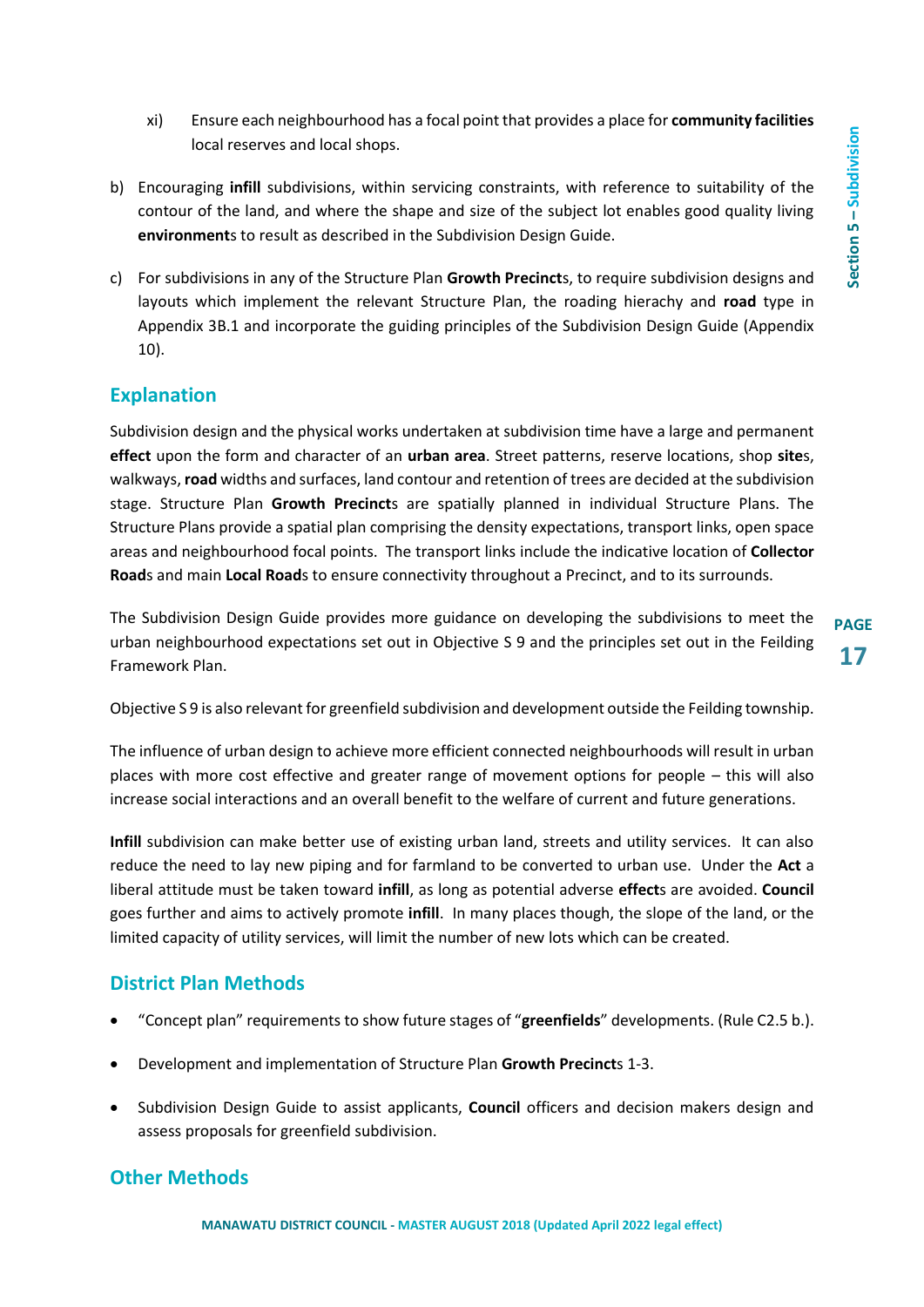- Subdivision layout plans being developed when new areas are zoned for urban purposes, and used as a guideline for later development.
- **Council** meeting some of the costs involved in design features which have a clear public benefit, e.g. pedestrian accessways.
- Possible direct **Council** involvement in developing **infill** sections.

#### <span id="page-19-0"></span>**5.3.10Urban Allotments**

#### **Objective**

S 10) To create urban lots that have a size and shape that enables urban use.

(Issue 5)

#### **Policy**

- a) Requiring subdividers to prove that small urban allotments (i.e. under 500m<sup>2</sup> in area) have sufficient useable room to be developed under the Plan for a permitted land use, having regard to the building regulations and the Plan's performance standards.
- b) Encouraging flexibility for future intensification of new large residential allotments (i.e. 2,000 $m^2$  in area, and greater), so they can be effectively developed in the future to a standard residential density (800m<sup>2</sup>) and with a good quality of urban **environment** resulting, including **road** frontage.

#### **Explanation**

When people purchase an allotment, they expect to be able to use it. **Council** will make sure that new lots are reasonably capable of being used for activities permitted in the **zone**. It is relevant to consider whether the allotment is suitable for a range of different uses/**building**s rather than just the one proposed by the applicant. This does not apply to some subdivisions such as the tiny allotments created for utilities.

The residential growth areas are anticipated to meet the short and long term need for greenfield developments. Larger lots can meet the immediate need for housing and lifestyle choices. However, in the longer-term, these larger lots may need to be repurposed for more intensive uses through further subdivision. Therefore, at the time of original subdivision, the size and shape of lots and the location of **building**s on these larger lots is to demonstrate the ability for future intensification/subdivision to meet future needs.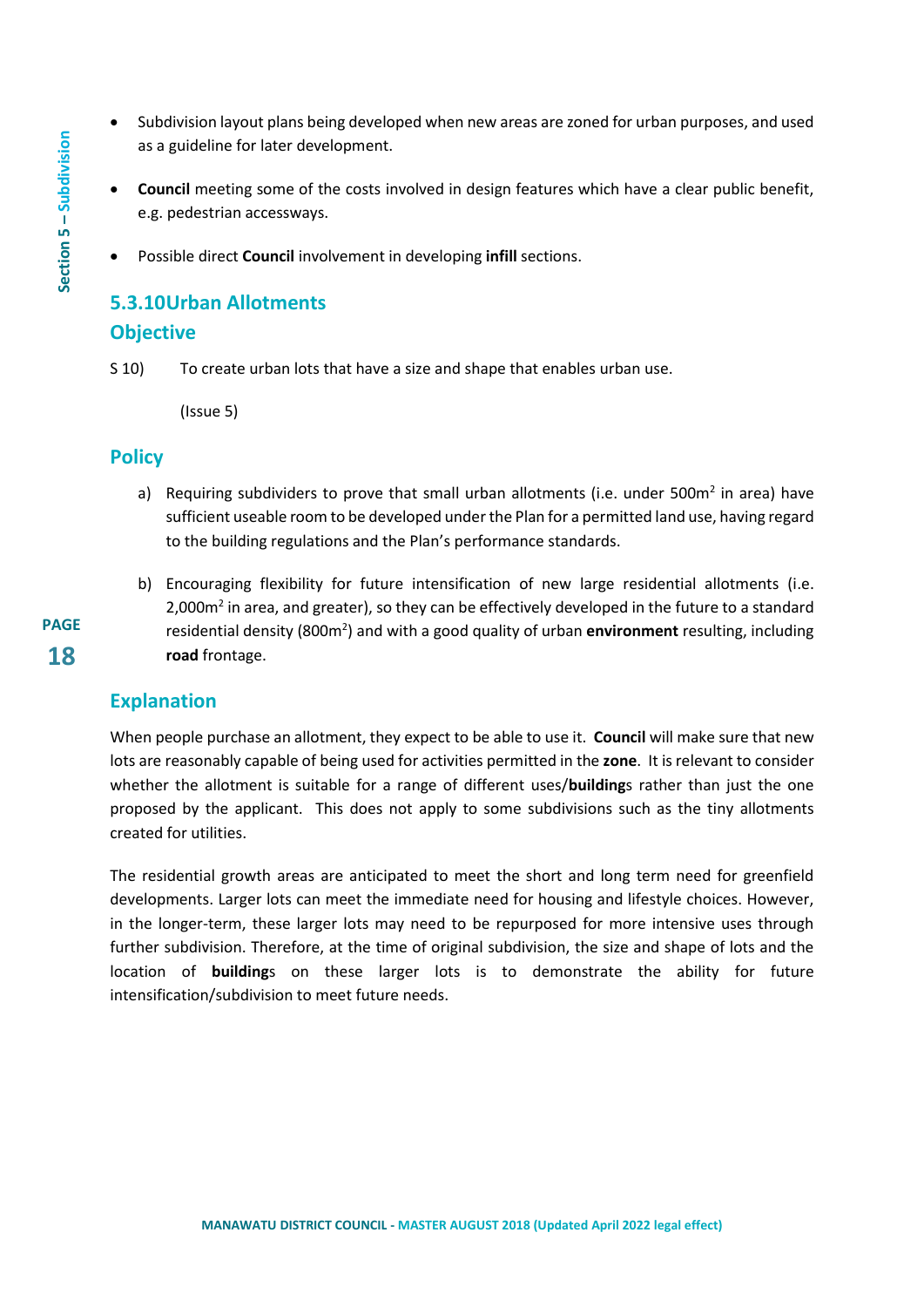#### **District Plan Methods**

• District Rules C2.1.1, C2.1.2 and C2.3.1.

#### **Other Methods**

• Providing advice for subdividers about District Plan requirements and about redesigning allotments.

#### <span id="page-20-0"></span>**5.3.11 Fragmentation Of Natural Areas and River Channels**

#### **Objective**

S 11) To avoid adverse **effect**s on the natural values of streams, lakes, **wetland**s, the coastal area and **indigenous forest** areas arising from fragmentation of land ownership.

(Issues 3 and 7) (Refer also: Objectives HV 1 and HV 5,  $LU$  9, EM 4 and EWA 3). [PC65]

#### **Policies**

- a) To ensure that the natural values of **indigenous forest** areas, lakes, the coastal area, and significant **wetland**s, including significant habitats of indigenous fauna, are not adversely affected by fragmentation of ownership arising from subdivision.
- b) To recognise the potential **effect** of subdivision of riverside land upon the management and natural values of the waterway concerned.

#### **Explanation**

**Indigenous forest** areas, lakes and **wetland**s owned by more than one party can be more difficult to manage as one entity. Each landowner may have their own ideas on weed control, drainage, stock access, public use etc. People may decide to fence new boundaries running through bush areas, to the detriment of the bush.

The Plan's rules therefore only permit new boundaries through **indigenous forest** areas or significant **wetland**s if those areas are to be protected by a **legal covenant**. The same requirement applies to subdivisions which would increase the number of parties who own the bed or fringes of a lake. Likewise rural subdivision in the coastal area has been made a discretionary activity so that its impact upon the coastal **environment** can be assessed.

Policy b. recognises that stream valleys becoming more closely subdivided can lead to pressure from the new owners for the stream to be straightened and stopbanked. Smallblock owners are likely to be less receptive to the stream's shifts in direction than a person who owns the whole stream floodplain and "gains and loses" every time the river shifts. Straightening and stopbanking have an adverse impact on the natural character on the waterway and on its ecological value, e.g. suitability for fish spawning.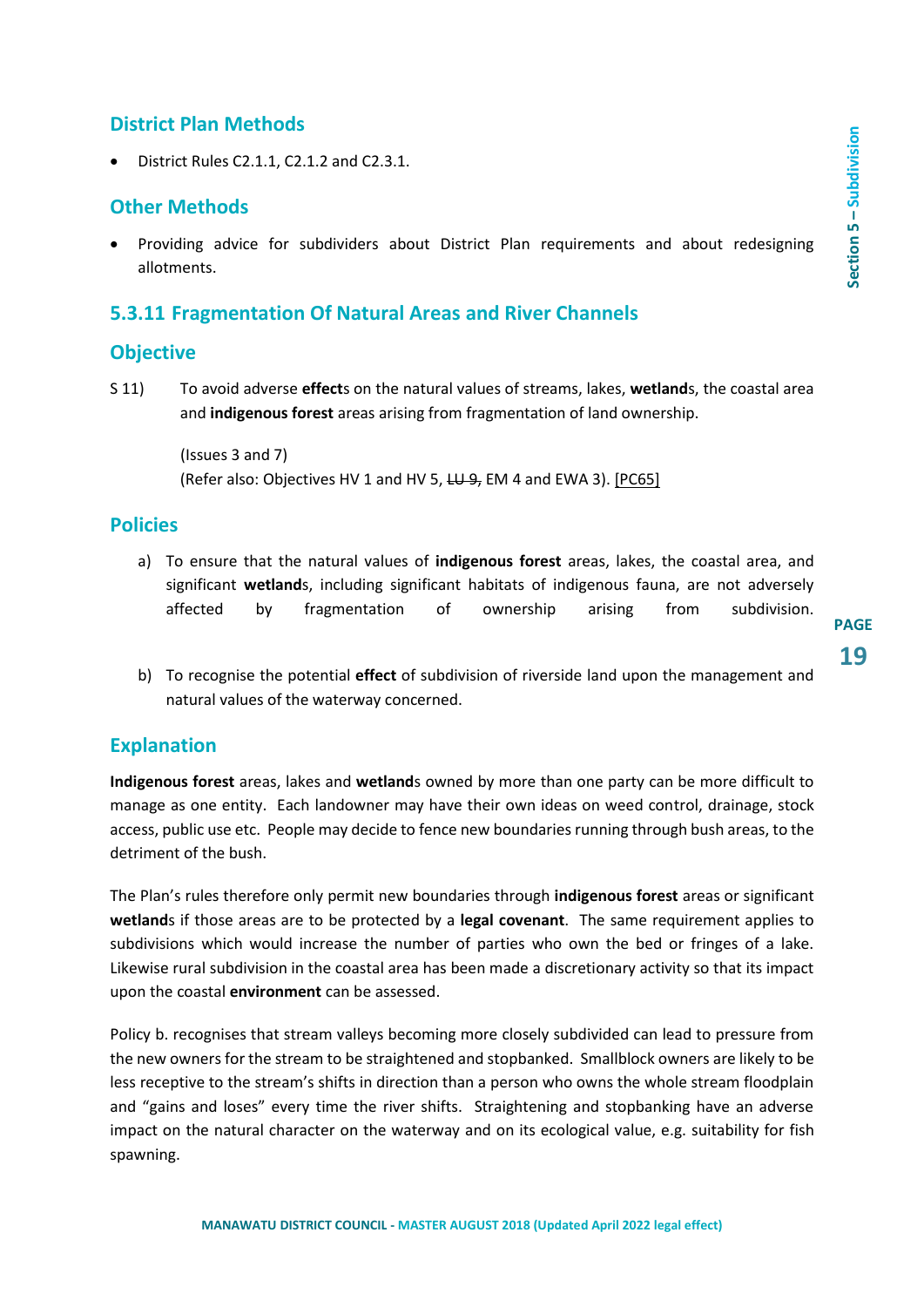**Council** will monitor the subdivision of areas where such impacts may become a problem, and will introduce specific controls for those areas if warranted.

#### **District Plan Methods**

- District Rule C2.4.1 J)
- Subdivision consent conditions requiring covenants.

## <span id="page-21-0"></span>**5.4 Environmental Results Anticipated**

- 1 Rural subdivision produces a range of allotment sizes, so that options for the future use of rural land, particularly the versatile land, are not compromised. (Objective S 1).
- 2 Soil compaction, contamination or removal do not have a significant adverse **effect** upon the life-supporting capacity of the District's rural soils. (Objective S 1).
- 3 No more than a minimal amount of versatile land is converted to urban use. (Policy 5.3.1 b.).
- 4 Most residents of new rural allotments have room for consider that they have adequate amenity and satisfactory separation between their **dwelling**s and neighbouring activities. (Objective S 2).
- 5 Low levels of complaint from such residents about rural activities. (Objective S 2).
- 6 No significant adverse **effect**s from subdivision upon the landscape quality or the existing character and amenities of the rural **zone**s. (Objective S 3).
- 7 All new allotments have adequate provision for water supply, stormwater disposal, domestic effluent disposal and farm drainage needs. (Objectives S 4 and S 5).
- 8 No **dwelling**s constructed on new allotments are damaged or destroyed by land instability or by floods smaller than a 100 year event. (Objective S 6).
- 9 There are no instances where the size and shape of a newly-subdivided urban allotment is inappropriate for future use. (Objective S 10).
- 10 There are no traffic accidents attributable to the design or placement of driveways and intersections installed to serve new allotments. (Objective S 7).
- 11 Himatangi Beach and Tangimoana do not spread any further outward. **Infill** at Halcombe, Bunnythorpe and Kimbolton occurs rather than the extension of these townships. (Objective S 8)
- 12 Subdivision design in urban growth areas avoids direct access for new allotments to arterial routes. (Objective S 8)